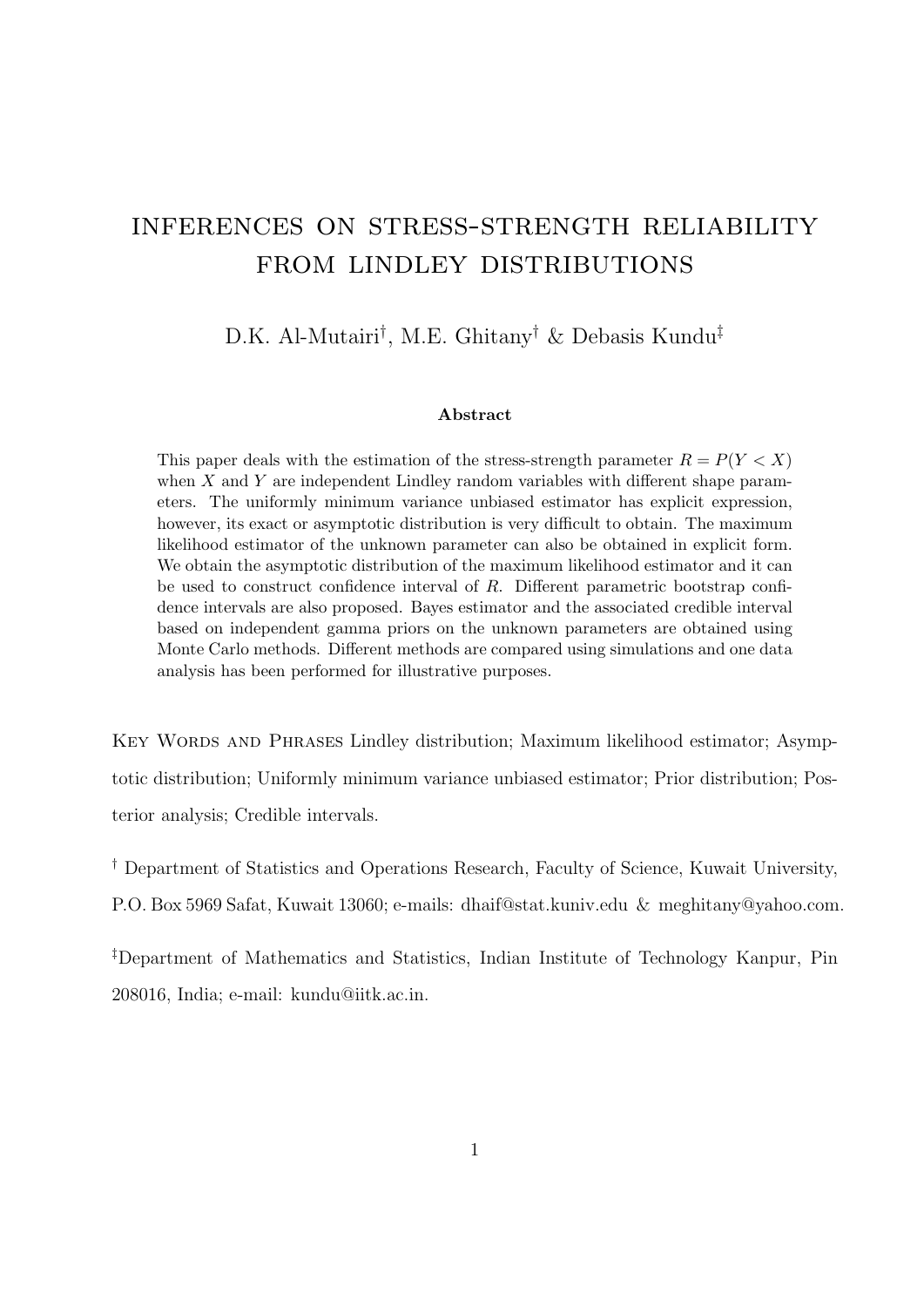# **1. Introduction**

The Lindley distribution was originally proposed by Lindley (1958) in the context of Bayesian statistics, as a counter example of fudicial statistics. The Lindley distribution has the following probability density function (PDF)

$$
f(x; \theta) = \frac{\theta^2}{1 + \theta} (1 + x)e^{-\theta x}, \quad x > 0, \ \theta > 0.
$$
 (1)

From now on if a random variable (RV) *X* has the PDF (1), then it will be denoted by Lindley $(\theta)$ . The corresponding cumulative distribution function (CDF) and hazard rate function (HRF) are

$$
F(x; \theta) = 1 - \left(1 + \frac{\theta}{1 + \theta} x\right) e^{-\theta x},\tag{2}
$$

and

$$
h(x; \theta) = \frac{f(x; \theta)}{1 - F(x; \theta)} = \frac{\theta^2 (1+x)}{1 + \theta (1+x)},
$$
\n(3)

respectively. Ghitany *et al.* (2008) showed that the PDF of the Lindley distribution is unimodal when  $0 < \theta < 1$ , and is decreasing when  $\theta \geq 1$ . They have also shown that the shape of the HRF of the Lindley distribution is an increasing function and the mean residual life function

$$
\mu(x) = E(X - x | X > x) = \frac{1}{\theta} + \frac{1}{\theta(1 + \theta + \theta x)},
$$
\n(4)

is a decreasing function of *x*. It may be mentioned that the Lindley distribution belongs to an exponential family and it can be written as a mixture of an exponential and a gamma distribution with shape parameter 2. Therefore, many properties of the mixture distributions can be translated for the Lindley distribution. Ghitany *et al.* (2008) also developed different properties and the necessary inferential procedure for the Lindley distribution.

The main aim of this paper is to develop the inferential procedure of the stress-strength parameter  $R = P(Y < X)$ , when *X* and *Y* are independent Lindley  $(\theta_1)$  and Lindley  $(\theta_2)$ , respectively. Note that the stress-strength parameter plays an important role in the reliability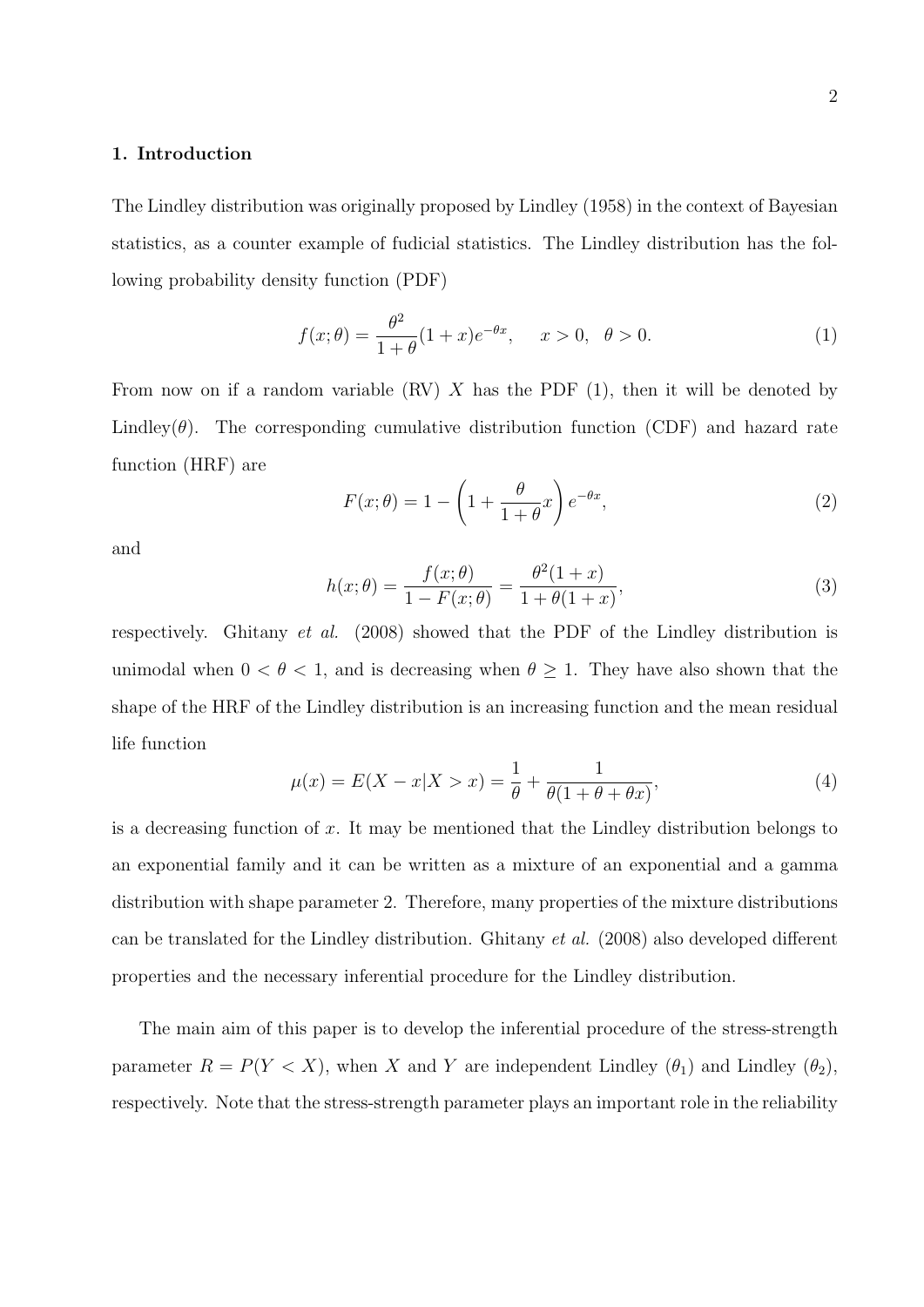analysis. For example if *X* is the strength of a system which is subjected to stress *Y* , then the parameter *R* measures the system performance and it is very common in the context of mechanical reliability of a system. Moreover, *R* provides the probability of a system failure, if the system fails whenever the applied stress is greater than its strength.

This problem has a long history starting with the pioneering work of Birnbaum (1956) and Birnbaum and McCarty (1958). The term stress-strength was first introduced by Church and Harris (1970). Since then significant amount of work has been done both from parametric and non-parametric point of view. A comprehensive treatment of the different stress-strength models till 2001 can be found in the excellent monograph by Kotz *et al.* (2003). Some of the recent work on the stress-strength model can be obtained in Kundu and Gupta (2005, 2006), Raqab and Kundu (2005), Kundu and Raqab (2009), Krishnamoorthy *et al.* (2007) and the references cited therein.

In this paper, first we obtain the distribution of sum of *n* independent identically distributed (IID) Lindley RVs, which is not available in the literature and it is useful to obtain the uniformly minimum variance unbiased estimator (UMVUE) of *R*. It is observed that the distribution of the sum of *n* IID RVs can be obtained as a mixture of *n* gamma RVs with different shape, but same scale parameters. It is possible to obtain the UMVUE of *R* in explicit form, however, the exact or asymptotic distribution of the UMVUE of *R* is very difficult to obtain, and it is not pursued further. On the other hand the MLE of *R* also can be obtained in explicit form and is very convenient to use in practice. The asymptotic distribution of the MLE of *R* can be easily obtained and based on that, we obtain the asymptotic confidence interval of *R*. We also propose three different parametric bootstrap confidence intervals of *R*, which are also very easy to use in practice.

We further consider the Bayes estimator of *R* and the associated credible interval under the assumption of independent gamma priors on the unknown parameters. We have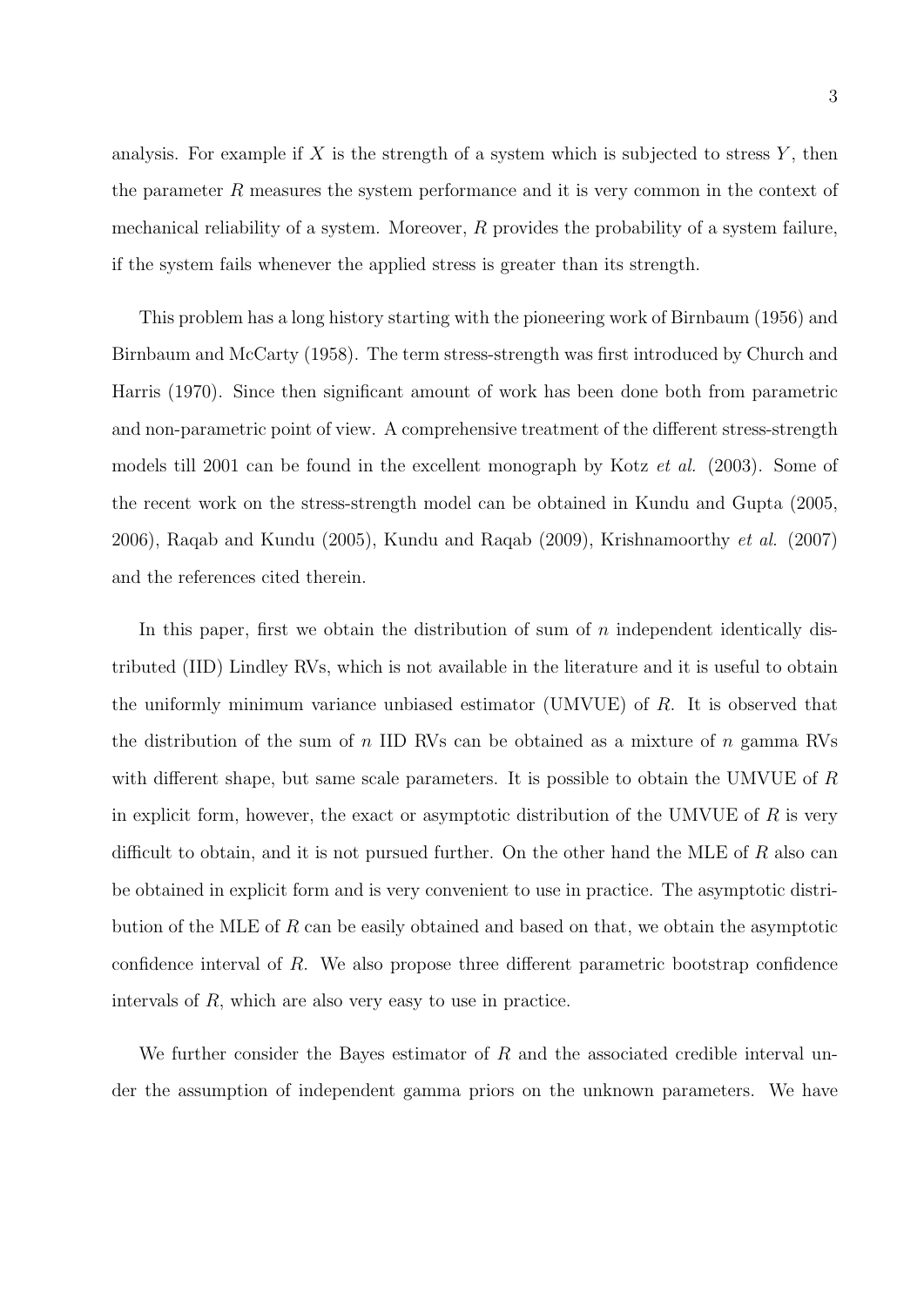restricted our attention mainly on the squared error loss function, although any other loss functions also can be easily incorporated. The Bayes estimator of *R* cannot be obtained in explicit form, we have proposed to use the Monte Carlo techniques to compute the Bayes estimate of *R* and the associated credible interval. Different methods are compared using Monte Carlo simulations and one data set has been analyzed for illustrative purposes.

The rest of the paper is organized as follows. In Section 2, we provide the UMVUE and MLE of *R*. Confidence interval based on the asymptotic distribution of the MLE and three other bootstrap confidence intervals are discussed in Section 3. In Section 4 we discuss Bayesian inference on *R*. Monte Carlo simulation results and data analysis are presented in Section 5 and Section 6, respectively. Finally, we conclude the paper in Section 7.

# **2. UMVUE and MLE of** *R*

Suppose that *X* and *Y* are two independent Lindley RVs with respective parameters  $\theta_1$  and  $\theta_2$  having PDFs  $f_X(\cdot)$  and  $f_Y(\cdot)$ . Then

$$
R = P(Y < X)
$$
  
=  $\int_0^\infty P(Y < X | Y = y) f_Y(y) dy$   
=  $1 - \frac{\theta_1^2 [\theta_1(\theta_1 + 1) + \theta_2(\theta_1 + 1)(\theta_1 + 3) + \theta_2^2 (2\theta_2 + 3) + \theta_2^3]}{(\theta_1 + 1)(\theta_2 + 1)(\theta_1 + \theta_2)^3}$ . (5)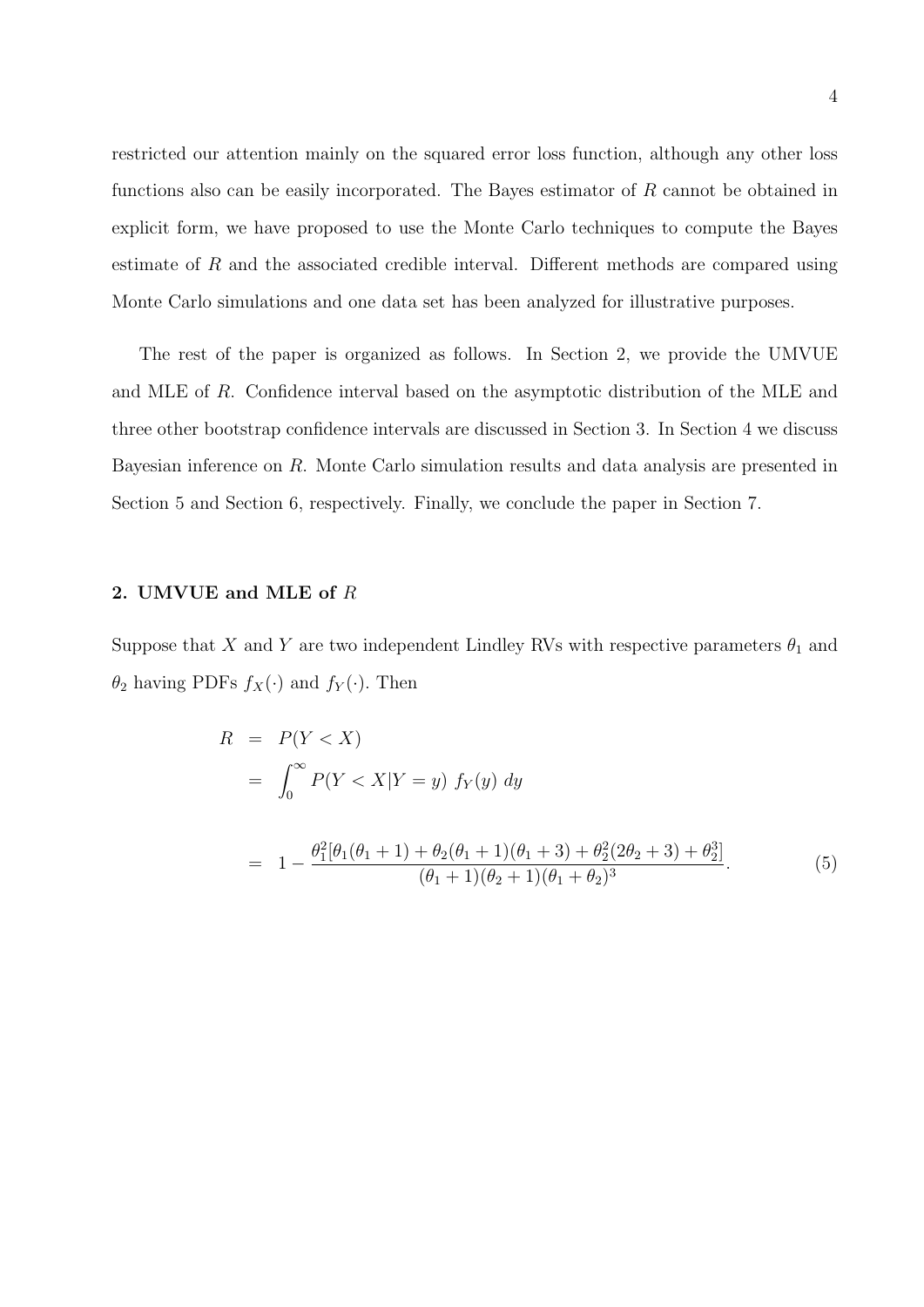# **2.1 UMVUE of** *R*

We need the following results for further development.

THEOREM 1: If  $X_1, \dots, X_n$  are IID RVs from Lindley ( $\theta$ ), then the PDF of  $Z = X_1 + \dots + X_n$ is

$$
g(z; n, \theta) = \sum_{k=0}^{n} p_{k,n}(\theta) f_{GA}(z; 2n - k, \theta),
$$
 (6)

where  $p_{k,n}(\theta) = \begin{pmatrix} n \\ n \end{pmatrix}$ *k*  $\bigwedge$  *θ*<sup>k</sup>  $\frac{\partial^m}{\partial (1 + \theta)^n}$  and  $f_{GA}(z; m, \theta) = \frac{\theta^m}{\Gamma(m)} z^{m-1} e^{-\theta z}, z > 0$ , is the PDF of gamma distribution with shape and scale parameters  $m$  and  $\theta$ , respectively.

PROOF: Recall that  $X_1$  has the PDF

$$
f_{X_1}(x; \theta) = \frac{\theta^2}{1+\theta}(1+x)e^{-\theta x} = \frac{\theta}{1+\theta} f_{GA}(x; 1, \theta) + \frac{1}{1+\theta} f_{GA}(x; 2, \theta).
$$

The moment generating function (MGF)  $X_1$  for  $|t| < \theta$  is

$$
M_{X_1}(t) = E\left(e^{tX_1}\right) = \frac{\theta}{1+\theta}\left(1-\frac{t}{\theta}\right)^{-1} + \frac{1}{1+\theta}\left(1-\frac{t}{\theta}\right)^{-2}.
$$

Hence, the MGF of *Z* for  $|t| < \theta$  is

$$
M_Z(t) = E\left(e^{tZ}\right) = \left\{\frac{\theta}{1+\theta}\left(1-\frac{t}{\theta}\right)^{-1} + \frac{1}{1+\theta}\left(1-\frac{t}{\theta}\right)^{-2}\right\}^n
$$

$$
= \sum_{k=0}^n {n \choose k} \frac{\theta^k}{(1+\theta)^n} \left(1-\frac{t}{\theta}\right)^{-(2n-k)}.
$$

)*−*(2*n−k*) Therefore, the result follows using the fact that  $(1$ *t* is the MGF of a gamma RV *θ* with shape and scale parameters  $2n - k$  and  $\theta$ , respectively. г

LEMMA 1: If  $X_1, \dots, X_n$  are *n* IID Lindley (*θ*) RVs, then the conditional PDF of  $X_1$  given  $Z = \sum_{i=1}^{n} X_i$ , is

$$
f_{X_1|Z=z}(x) = \frac{1+x}{A_n(z)} \sum_{k=0}^{n-1} C_{k,n} (z-x)^{2n-3-k}, \qquad 0 < x < z,
$$

where  $C_{k,n} = \frac{{\binom{n-1}{k}}}{{\Gamma(2n-2)}}$  $\frac{\binom{n-1}{k}}{\Gamma(2n-2-k)}$  and  $A_n(u) = \sum_{j=0}^n \binom{n}{j}$ *j* ) *u* 2*n−j−*1  $rac{u^{2n-j-1}}{\Gamma(2n-j)}$ .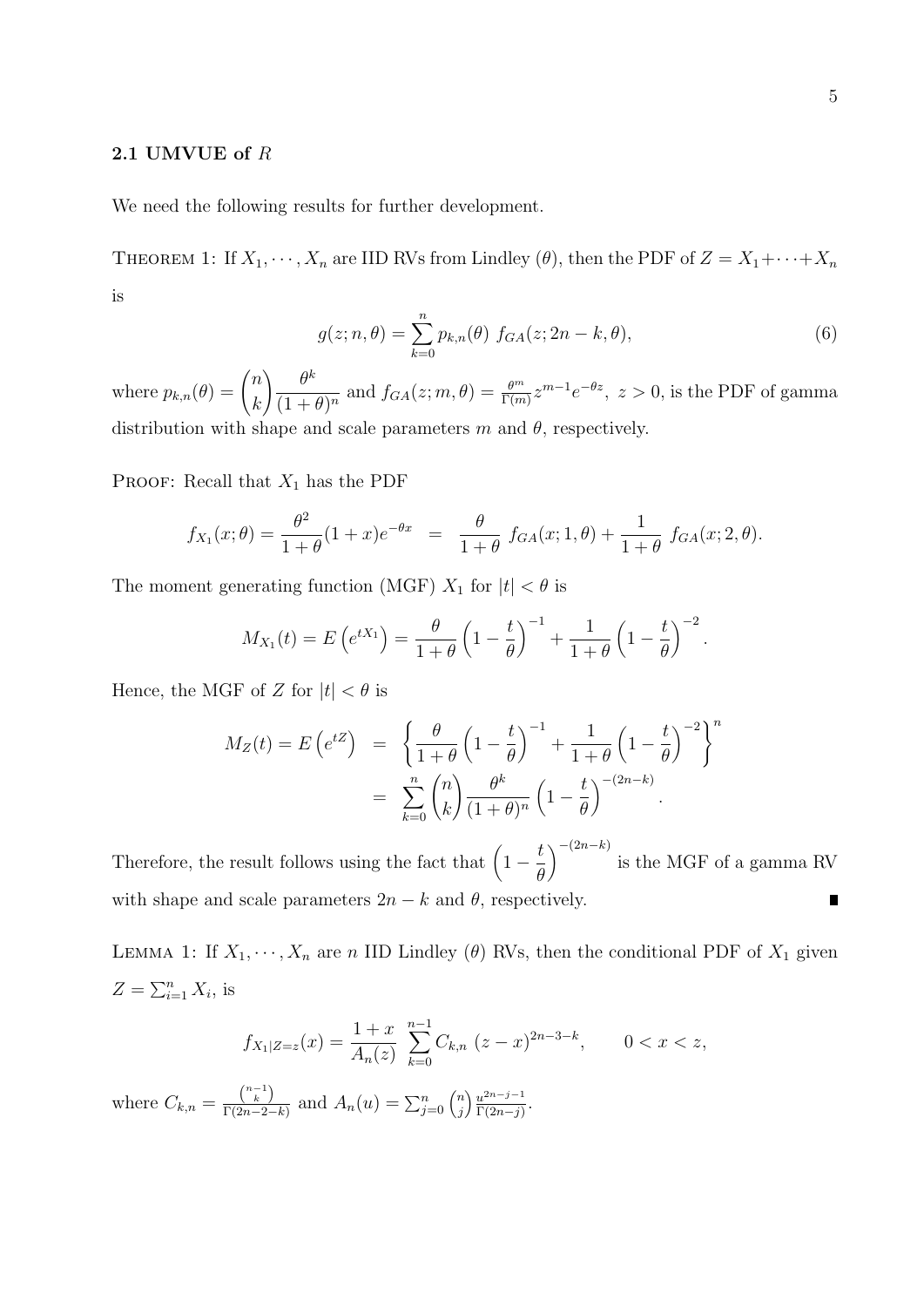$\blacksquare$ 

PROOF: It mainly follows from the fact that

$$
f_{X_1|Z=z}(x)=\frac{f(x;\theta)\,g(z-x;n-1,\theta)}{g(z;n,\theta)},
$$

and using Theorem 1.

THEOREM 2: Suppose  $u = \sum_{i=1}^{n_1} x_i$  and  $v = \sum_{j=1}^{n_2} y_j$ .

(i) For  $u \leq v$ , the UMVUE of *R* is

$$
\widehat{R}_{UMVUE} = \frac{1}{A_{n_1}(u) A_{n_2}(v)} \sum_{m=0}^{n_1-1} \sum_{n=0}^{n_2-1} C_{m,n_1} C_{n,n_2} I_1(u,v,2n_1-3-m,2n_2-3-n),
$$

where

$$
I_1(u, v, k, \ell) = \sum_{t=0}^{\ell} {\ell \choose t} (v - u)^{\ell-t} u^{k+t+2}
$$

$$
\frac{(k+2)(k+t+3)(k+t+4) + (k+t+4+u)(3k+t+6)u}{(k+1)(k+2)(k+t+2)(k+t+3)(k+t+4)}.
$$

(ii) For  $u > v$ , the UMVUE of *R* is

$$
\widehat{R}_{UMVUE} = \frac{1}{A_{n_1}(u) A_{n_2}(v)} \sum_{m=0}^{n_1-1} \sum_{n=0}^{n_2-1} C_{m,n_1} C_{n,n_2} I_2(u,v,2n_1-3-m,2n_2-3-n),
$$

where

$$
I_2(u, v, k, \ell) = \sum_{s=0}^{k+1} {k+1 \choose s} (u-v)^{k-s+1} v^{\ell+s+1}
$$

$$
\frac{(\ell+s+3)[(\ell+s+2)(k+u+2) + (2k+u+3)v] + 2(k+1)v^2}{(k+1)(k+2)(\ell+s+1)(\ell+s+2)(\ell+s+3)}.
$$

PROOF: Let us denote  $U = \sum_{n=1}^{n_1}$ *i*=1  $X_i$  and  $V = \sum^{n_2}$ *j*=1 *Yj* . Since *U* and *V* are complete and sufficient statistics for  $\theta_1$  and  $\theta_2$ , respectively, the UMVUE of *R* can be obtained as

$$
\widehat{R}_{UMVUE} = E\left[\phi(X_1, Y_1) \mid U = u, V = v\right],
$$

where

$$
\phi(X_1, Y_1) = \begin{cases} 1, & \text{if } Y_1 < X_1, \\ 0, & \text{if } Y_1 > X_1. \end{cases}
$$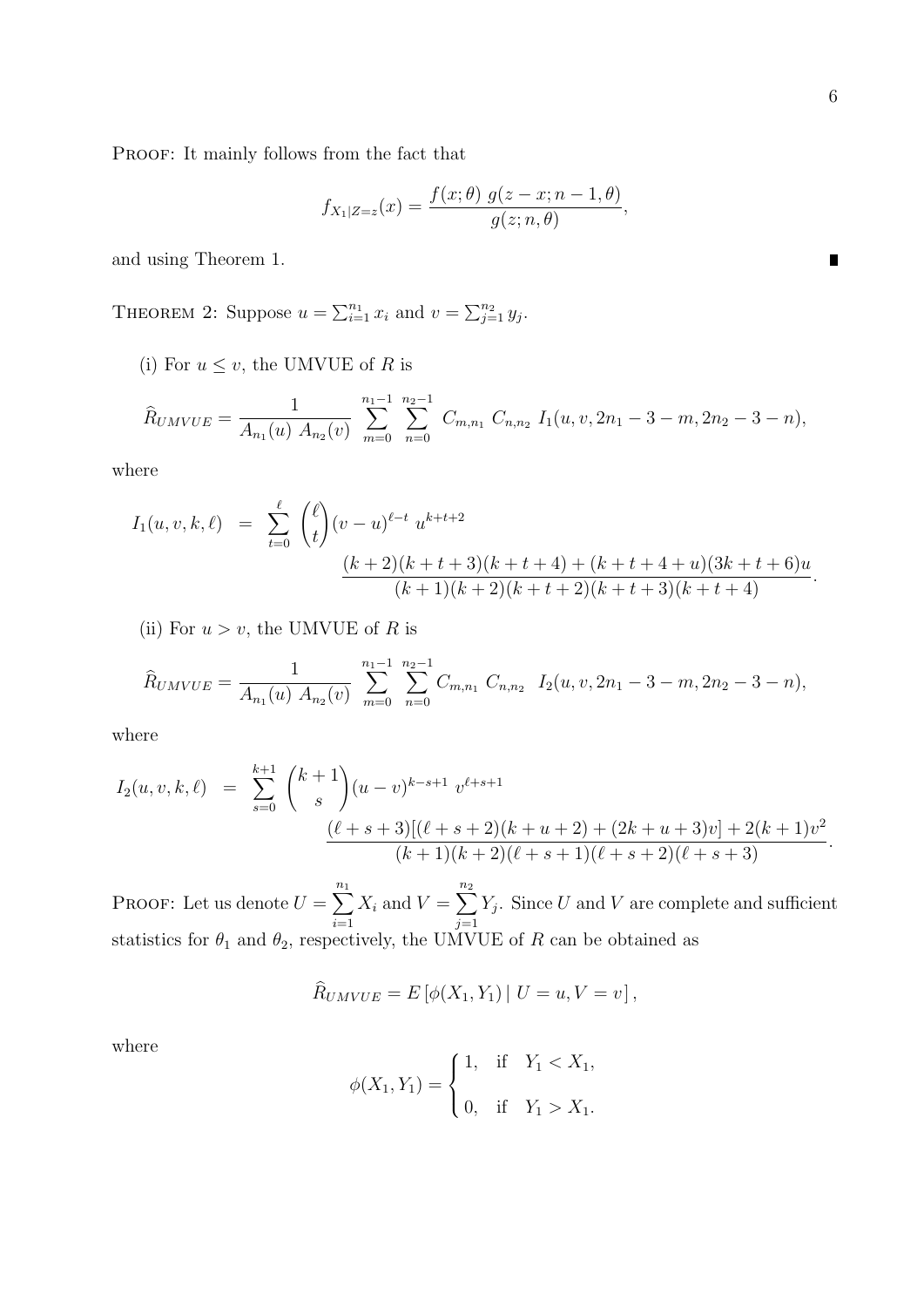Therefore, the UMVUE of *R* is given by

$$
\widehat{R}_{UMVUE} = \int_0^{\min(u,v)} \int_y^u f_{X_1|U=u}(x) f_{Y_1|V=v}(y) dx dy.
$$

From Lemma 1, we have

$$
\widehat{R}_{UMVUE} = \int_0^{\min(u,v)} \int_y^u f_{X_1|U=u}(x) f_{Y_1|V=v}(y) dx dy
$$
  
= 
$$
\frac{1}{A_{n_1}(u) A_{n_2}(v)} \sum_{m=0}^{n_1-1} \sum_{n=0}^{n_2-1} C_{m,n_1} C_{n,n_2} I(u,v, 2n_1 - 3 - m, 2n_2 - 3 - n),
$$

where, using the substitution  $z = u - x$ ,

$$
I(u, v, k, \ell) = \int_0^{\min(u, v)} \int_y^u (1+x)(u-x)^k dx (1+y)(v-y)^{\ell} dy
$$
  
= 
$$
\int_0^{\min(u, v)} \int_0^{u-y} (1+u-z)z^k dz (1+y)(v-y)^{\ell} dy
$$
  
= 
$$
\int_0^{\min(u, v)} \left(\frac{1+u}{k+1} - \frac{u-y}{k+2}\right) (u-y)^{k+1} (1+y)(v-y)^{\ell} dy.
$$

(i) For  $u \leq v$ , we have, using the substitution  $w = u - y$ ,

$$
I_1(u, v, k, \ell) = \int_0^u \left(\frac{1+u}{k+1} - \frac{w}{k+2}\right) w^{k+1} (1+u-w)(v-u+w)^{\ell} dw
$$
  
= 
$$
\sum_{t=0}^{\ell} {\ell \choose t} (v-u)^{\ell-t} v^{\ell+s+1} \int_0^u \left(\frac{1+u}{k+1} - \frac{w}{k+2}\right) w^{k+t+1} (1+u-w) dw.
$$

Calculation of the last integral gives the required result.

(ii) For  $u > v$ , the proof is similar to part (i).

Note that each of the expressions  $I_1(u, v, k, \ell)$  and  $I_2(u, v, k, \ell)$  is strictly positive.

 $\blacksquare$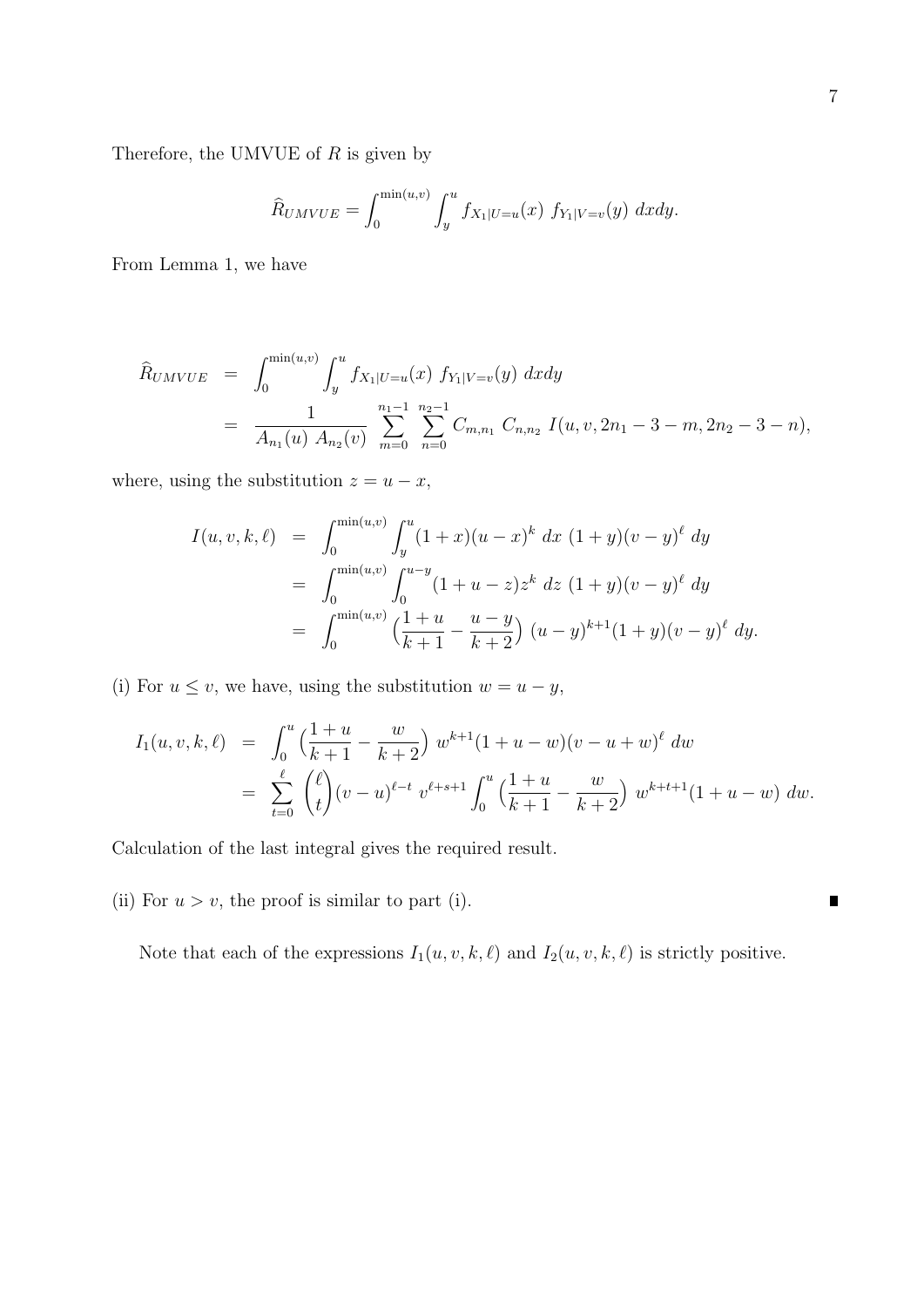# **2.2 MLE of** *R* **and its asymptotic distribution**

Suppose that  $x_1, \dots, x_{n_1}$  and  $y_1, \dots, y_{n_2}$  are independent random samples from Lindley  $(\theta_1)$ and Lindley  $(\theta_2)$ , respectively. Let  $\bar{x}$  and  $\bar{y}$  be the corresponding sample means.

Ghitany *et al.* (2008) showed that the MLEs of  $\theta_1$  and  $\theta_2$  are given by

$$
\hat{\theta}_1 = \frac{-(\bar{x} - 1) + \sqrt{(\bar{x} - 1)^2 + 8\bar{x}}}{2\bar{x}},\tag{7}
$$

$$
\hat{\theta}_2 = \frac{-(\bar{y}-1) + \sqrt{(\bar{y}-1)^2 + 8\bar{y}}}{2\bar{y}}.
$$
\n(8)

Hence, using the invariance property of the MLE, the MLE  $\hat{R}$  of  $R$  can be obtained by substituting  $\hat{\theta}_k$  in place of  $\theta_k$ , in (5) for  $k = 1$  and 2. Ghitany *et al.* (2008) also showed that

$$
\sqrt{n_k} \; (\hat{\theta}_k - \theta_k) \xrightarrow{D} N(0, \frac{1}{\sigma_k^2}), \qquad \sigma_k^2 = \frac{\theta_k^2 + 4\theta_k + 2}{\theta_k^2 \; (\theta_k + 1)^2}, \quad k = 1, 2.
$$

Therefore, it easily follows as  $n_1 \rightarrow \infty$  and  $n_2 \rightarrow \infty$  that

$$
\frac{\hat{R} - R}{\sqrt{\frac{d_1^2}{n_1 \sigma_1^2} + \frac{d_2^2}{n_2 \sigma_2^2}}} \xrightarrow{D} N(0, 1),
$$
\n(9)

where

$$
\begin{array}{rcl} d_1=\dfrac{\partial R}{\partial \theta_1}&=&-\dfrac{\theta_1\theta_2^2\left[\theta_1^3+2\theta_1^2(\theta_2+3)+\theta_1(\theta_2+2)(\theta_2+6)+2(\theta_2^2+3\theta_2+3)\right]}{(\theta_1+1)^2(\theta_2+1)(\theta_1+\theta_2)^4},\\ d_2=\dfrac{\partial R}{\partial \theta_2}&=&\dfrac{\theta_1^2\theta_2\left[6+\theta_1^2(\theta_2+2)+2\theta_1(\theta_2+1)(\theta_2+3)+\theta_2(\theta_2^2+6\theta_2+12)\right]}{(\theta_1+1)(\theta_2+1)^2(\theta_1+\theta_2)^4}. \end{array}
$$

Although,  $\hat{R}$  can be obtained in explicit form, the exact distribution of  $\hat{R}$  is difficult to obtain. Due to this reason, to construct the confidence interval of *R* we mainly consider the confidence interval based on the asymptotic distribution of  $\hat{R}$  and different parametric bootstrap confidence intervals.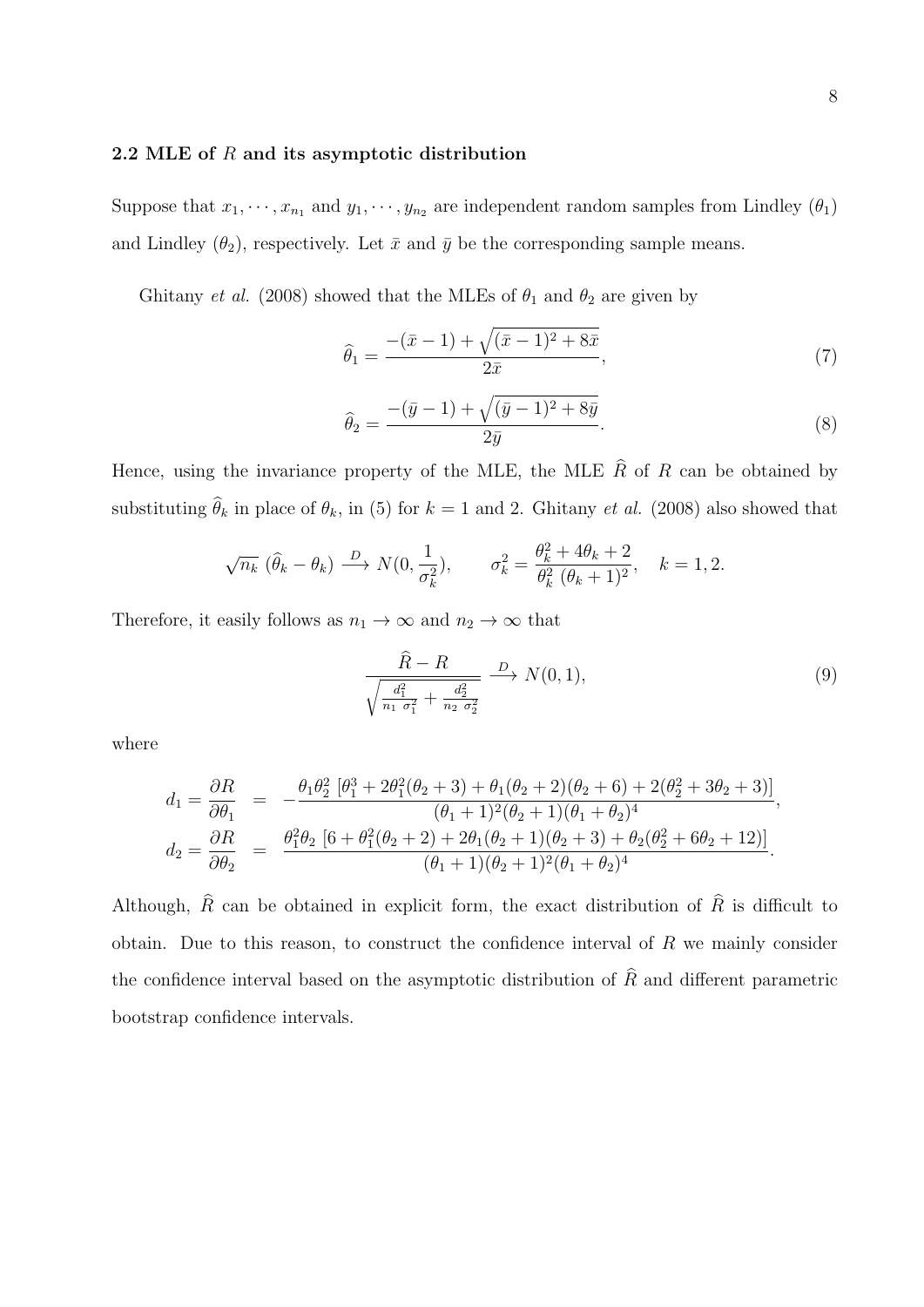#### **3. Confidence intervals of** *R*

In this section we consider four different confidence intervals of *R*. First one is the confidence interval obtained using the asymptotic distribution of the MLE of *R* and three parametric bootstrap confidence intervals.

# ASYMPTOTIC CONFIDENCE INTERVAL:

Using the asymptotic distribution of  $\hat{R}$ , 100(1 *−*  $\alpha$ )% confidence interval for *R* can be easily obtained as

$$
\hat{R} \mp z_{\frac{\alpha}{2}} \sqrt{\frac{\hat{d}_1^2}{n_1 \hat{\sigma}_1^2} + \frac{\hat{d}_2^2}{n_2 \hat{\sigma}_2^2}},\tag{10}
$$

here  $\hat{\sigma}_k^2$  and  $\hat{d}_k$  are the MLEs of  $\sigma_k$  and  $d_k$ , respectively, for  $k = 1, 2$ .

Since, in this case  $0 < R < 1$ , a better confidence interval may be obtained (as suggested by the associate editor) by carrying out the large sample inference in the logit scale, and then switching back to the original scale. We have performed a detailed simulation experiments in the logit scale also in Section 5.

# Bootstrap Confidence Interval of *R*

We propose to use the following method to generate parametric bootstrap samples, as suggested by Efron and Tibshirani (1998), of *R*, from the given independent random samples  $x_1, \dots, x_{n_1}$  and  $y_1, \dots, y_{n_2}$  obtained from Lindley  $(\theta_1)$  and Lindley  $(\theta_2)$ , respectively.

ALGORITHM: (Parametric bootstrap sampling)

- Step 1: From the given samples  $x_1, \dots, x_{n_1}$  and  $y_1, \dots, y_{n_2}$  compute the MLE  $(\theta_1, \theta_2)$ of  $(\theta_1, \theta_2)$ .
- Step 2: Generate independent bootstrap samples  $x_1^*, \dots, x_{n_1}^*$  and  $y_1^*, \dots, y_{n_2}^*$  from Lindley( $\hat{\theta}_1$ ) and Lindley( $\hat{\theta}_2$ ), respectively. Compute the MLE ( $\hat{\theta}_1^*, \hat{\theta}_2^*$ ) of ( $\theta_1, \theta_2$ ) as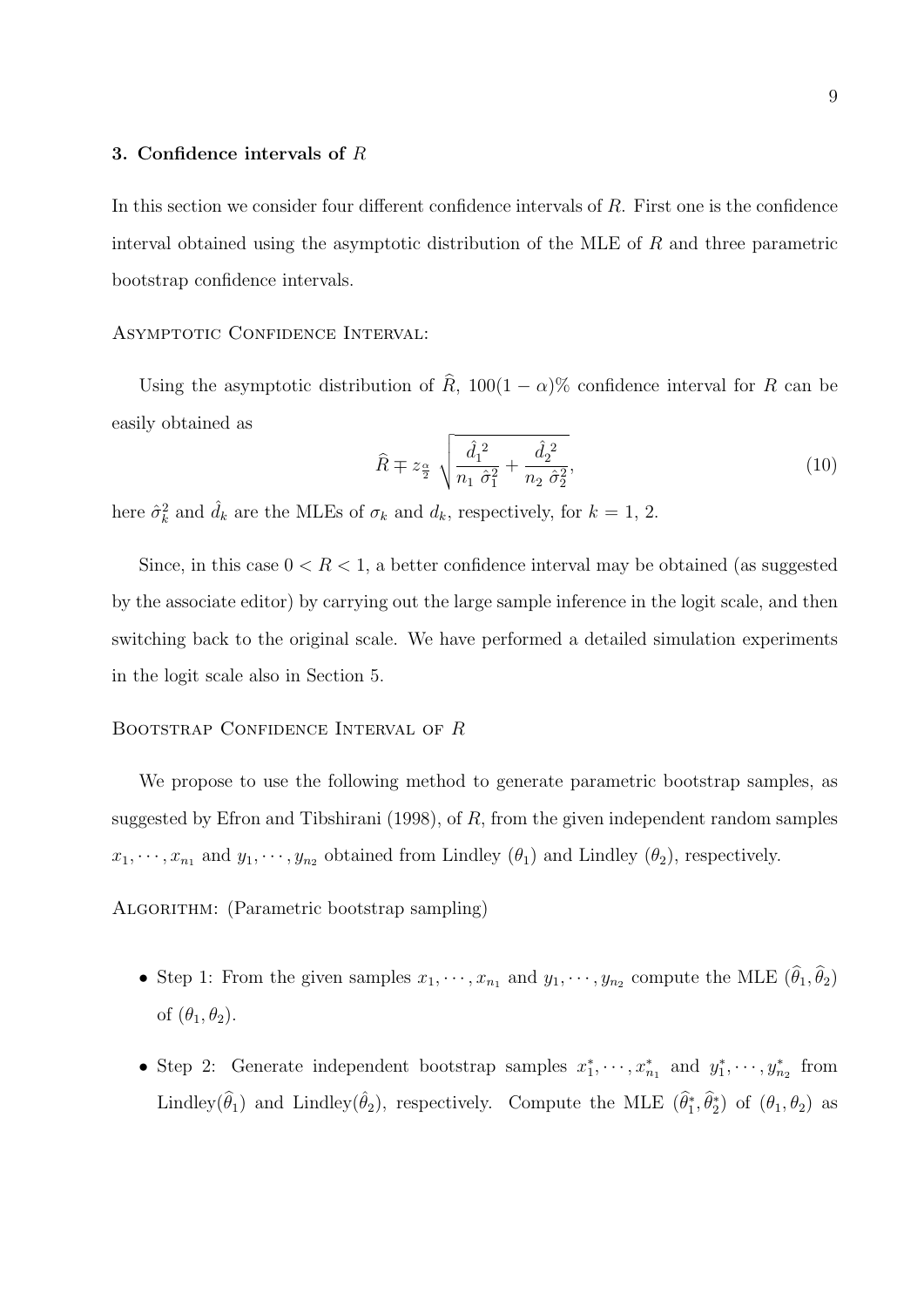well as  $R^* = R(\theta_1^*, \theta_2^*)$  of  $R$ .

• Step 3: Repeat Step 2, *B* times to obtain a set of bootstrap samples of *R*, say  $\{R_j^*, j =$  $1, \cdots, B$  $}.$ 

Using the above bootstrap samples of *R* we obtain three different bootstrap confidence interval of *R*. The ordered  $R_j^*$  for  $j = 1, \dots, B$  will be denoted as:

$$
\widehat{R}^{*(1)} < \cdots < \widehat{R}^{*(B)}.
$$

- (i) *Percentile bootstrap (p-boot) confidence interval*:
	- Let  $\widehat{R}^{*(\tau)}$  be the  $\tau$  percentile of  $\{\widehat{R}^*_{j}, j = 1, 2, \ldots, B\}$ , i.e.  $\widehat{R}^{*(\tau)}$  is such that

$$
\frac{1}{B} \sum_{j=1}^{B} I(\hat{R}_{j}^{*} \leq \hat{R}^{*(\tau)}) = \tau, \qquad 0 < \tau < 1,
$$

where  $I(\cdot)$  is the indicator function.

A 100(1  $-\alpha$ )% *p*-boot confidence interval of *R* is given by

$$
(\widehat{R}^{*(\alpha/2)}, \widehat{R}^{*(1-\alpha/2)}).
$$

#### (ii) *Student's t bootstrap (t-boot) confidence interval*:

Let  $se^*(R)$  be the sample standard deviation of  $\{R_j^*, j = 1, 2, \ldots, B\}$ , i.e.

$$
se^*(\hat{R}) = \sqrt{\frac{1}{B} \sum_{j=1}^{B} (\hat{R}_j^* - \hat{R}^*)^2}.
$$

Also, let  $\hat{t}^{*(\tau)}$  be the  $\tau$  percentile of  $\{\frac{R_j^*-R}{\sigma^*(\hat{R})}$  $\frac{R_j - R}{se^*(\widehat{R})}, j = 1, 2, ..., B\},$  i.e.  $\widehat{t}^{*(\tau)}$  is such that

$$
\frac{1}{B} \sum_{j=1}^{B} I(\frac{\hat{R}_j^* - \hat{R}}{se^*(\hat{R})} \le \hat{t}^{*(\tau)}) = \tau \qquad 0 < \tau < 1.
$$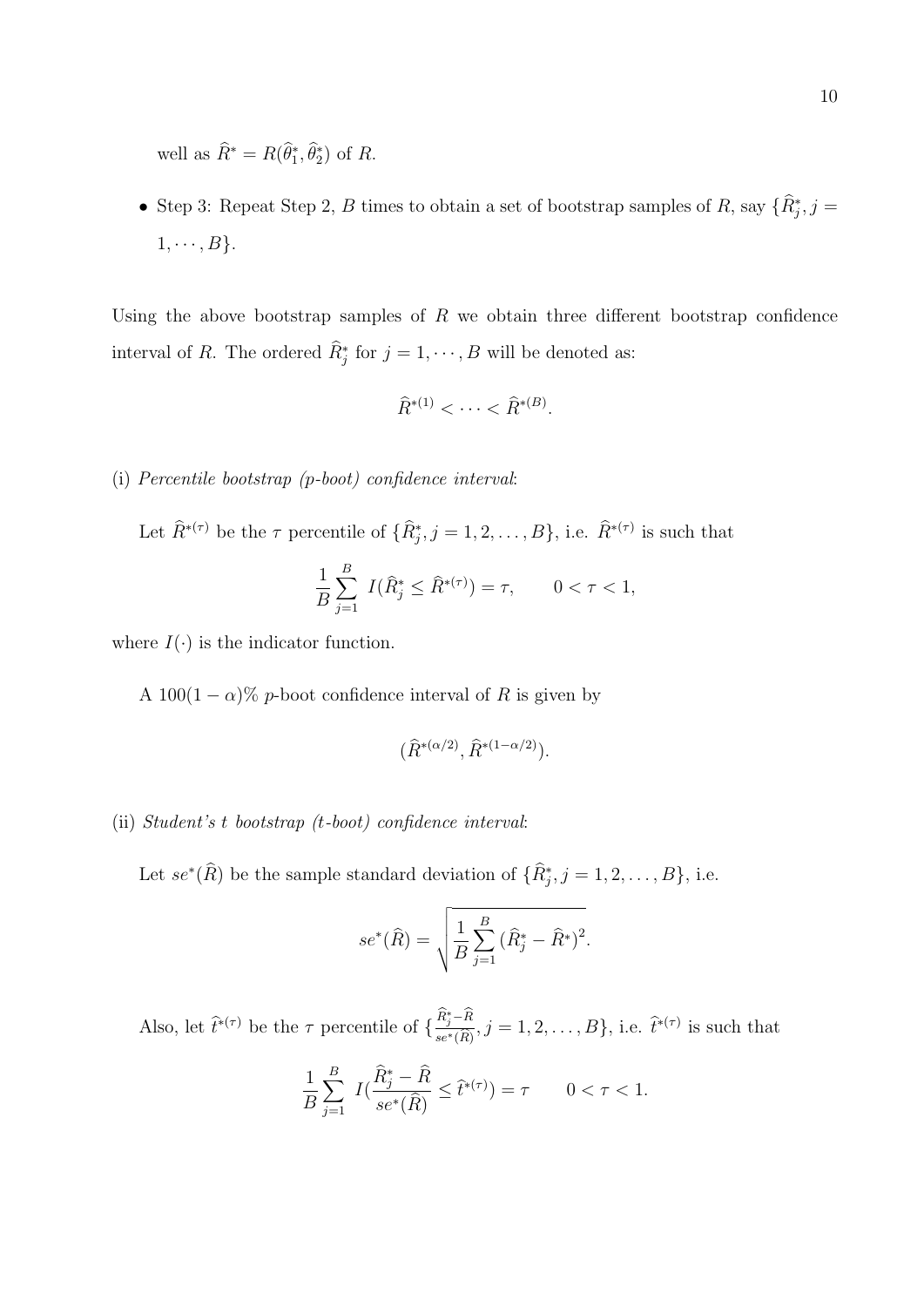A 100(1  $-\alpha$ )% *t*-boot confidence interval of *R* is given by

$$
\widehat{R} \pm \widehat{t}^{*(\alpha/2)} \ s e^*(\widehat{R}).
$$

# (iii) *Bias-corrected and accelerated bootstrap (BCa-boot) confidence interval*:

Let  $z^{(\tau)}$  and  $\hat{z}_0$ , respectively, be such that  $z^{(\tau)} = \Phi^{-1}(\tau)$  and

$$
\hat{z}_0 = \Phi^{-1}\Big(\frac{1}{B}\sum_{j=1}^B I(\hat{R}_j^* \leq \hat{R})\Big),
$$

where  $\Phi^{-1}(.)$  is the inverse CDF of the standard normal distribution. The value  $\hat{z}_0$  is called bias-correction. Also, let

$$
\hat{a} = \frac{\sum_{i=1}^{n} (\hat{R}_{(.)} - \hat{R}_{(i)})^3}{6\left[\sum_{i=1}^{n} (\hat{R}_{(.)} - \hat{R}_{(i)})^2\right]^{3/2}}
$$

where  $R_{(i)}$  is the MLE of R based of  $(n-1)$  observations after excluding the *i*th observation and  $R_{(\cdot)} =$ 1 *n* ∑*n i*=1  $R_{(i)}$ . The value  $\hat{a}$  is called acceleration factor.

A 100(1  $-\alpha$ )% *BC*<sub>*a*</sub>-boot confidence interval of *R* is given by

$$
(\widehat{R}^{*(\nu_1)}, \widehat{R}^{*(\nu_2)}),
$$

where

$$
\nu_1 = \Phi\Big(\hat{z}_0 + \frac{\hat{z}_0 + z^{(\alpha/2)}}{1 - \hat{a}(\hat{z}_0 + z^{(\alpha/2)})}\Big), \qquad \nu_2 = \Phi\Big(\hat{z}_0 + \frac{\hat{z}_0 + z^{(1-\alpha/2)}}{1 - \hat{a}(\hat{z}_0 + z^{(1-\alpha/2)})}\Big).
$$

It may be mentioned that all the bootstrap confidence intervals can be obtained even in the logit scale also, and we have presented those results in Section 5.

# **4. Bayesian inference of** *R*

In this section we provide the Bayesian inference of *R*. First we obtain the Bayes estimate and then we provide the associated credible interval of *R*. We have mainly considered the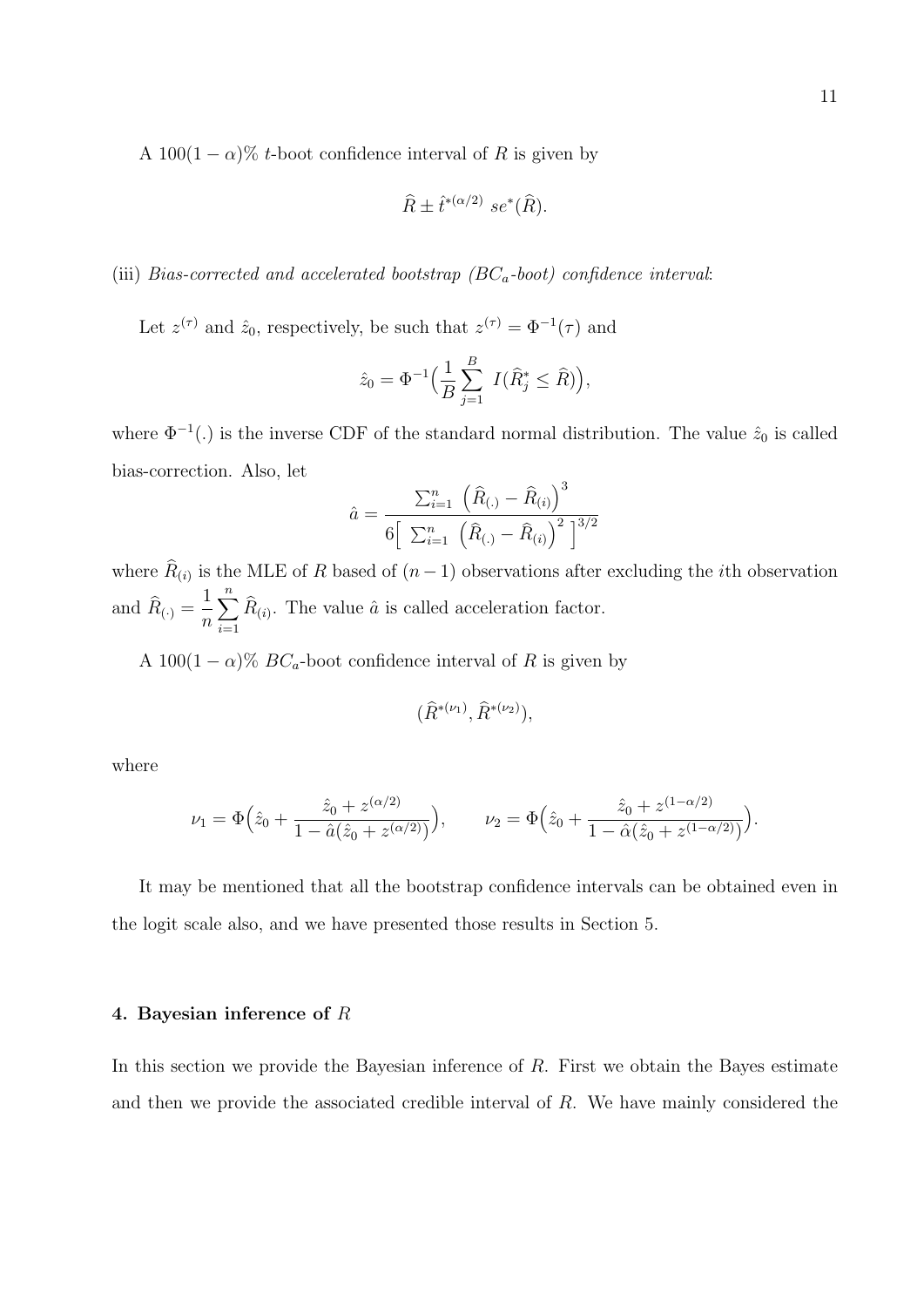squared error loss function. It is assumed apriori that  $\theta_1$  and  $\theta_2$  are two independent gamma RVs, each with shape and scale parameters  $a_1$  and  $b_1$  ( $a_2$  and  $b_2$ ). Based on the observations, the likelihood function becomes

$$
l(data|\theta_1, \theta_2) \propto \frac{\theta_1^{2n_1} \theta_2^{2n_2}}{(1+\theta_1)^{n_1}(1+\theta_2)^{n_2}} \exp\left(-\theta_1 \sum_{i=1}^{n_1} x_i - \theta_2 \sum_{j=1}^{n_2} y_j\right).
$$
 (11)

From (11) and using the prior density of  $\theta_1$  and  $\theta_2$ , we obtained the posterior density function of  $\theta_1$  and  $\theta_2$  as

$$
l(\theta_1, \theta_2 | data) = \frac{c}{(1 + \theta_1)^{n_1} (1 + \theta_2)^{n_2}} f_{GA}(\theta_1; a_1 + 2n_1 - 1, b_1 + \sum_{i=1}^{n_1} x_i)
$$

$$
f_{GA}(\theta_2; a_2 + 2n_2 - 1, b_2 + \sum_{i=j}^{n_2} y_j), \qquad (12)
$$

where *c* is the normalizing constant. It is clear from (12) that *a posteriori*  $\theta_1$  and  $\theta_2$  are independent. Let us denote

$$
l(\theta_1, \theta_2|data) = l_1(\theta_1|data) l_2(\theta_2|data),
$$

where

$$
l_1(\theta_1|data) = \frac{c_1}{(1+\theta_1)^{n_1}} f_{GA}(\theta_1; a_1+2n_1-1, b_1+\sum_{i=1}^{n_1} x_i),
$$
\n(13)

$$
l_2(\theta_2|data) = \frac{c_2}{(1+\theta_2)^{n_2}} f_{GA}(\theta_2; a_2+2n_2-1, b_2+\sum_{i=1}^{n_2} y_i),
$$
\n(14)

with  $c_1$  and  $c_2$  being normalizing constants. Therefore, the Bayes estimator  $R_{Bayes}$  of  $R =$  $R(\theta_1, \theta_2)$ , as defined in (5), under the squared error loss function, is given by the posterior mean:

$$
\widehat{R}_{Bayes} = \frac{\int_0^\infty \int_0^\infty R(\theta_1, \theta_2) l_1(\theta_1 | data) l_2(\theta_2 | data) d\theta_1 d\theta_2}{\int_0^\infty l_1(\theta_1 | data) d\theta_1 \int_0^\infty l_2(\theta_2 | data) d\theta_2}.
$$
\n(15)

Note that  $R_{Bayes}$  cannot be obtained in explicit form and must be calculated numerically. Alternatively some approximation like Lindley's approximation may be used to approximate the ratio of two integrals. Although we can obtain the Bayes estimate using numerical integration or approximation, but we will not be able to obtain the credible interval of *R*.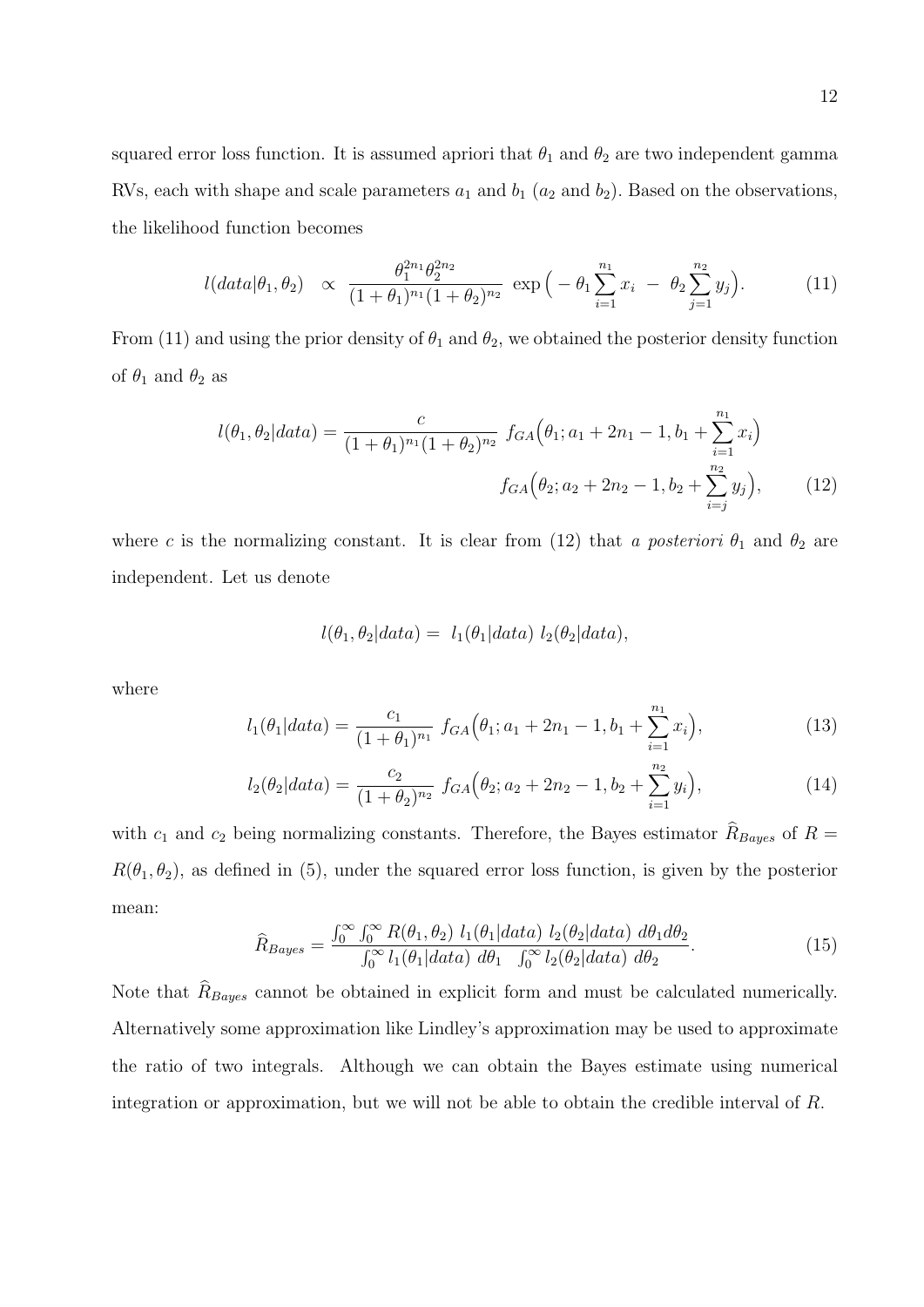Now we provide a simulation based consistent estimate of  $R_{Bayes}$  using importance sampling procedure. We use the following algorithm assuming that  $a_1, b_1, a_2, b_2$  are known apriori.

ALGORITHM: (Importance sampling)

*•* Step 1: Generate

$$
\theta_{11} \sim f_{GA}(\theta_1; a_1 + 2n_1 - 1, b_1 + \sum_{i=1}^{n_1} x_i),
$$

and

$$
\theta_{21} \sim f_{GA}(\theta_2; a_2 + 2n_2 - 1, b_2 + \sum_{i=j}^{n_2} y_j).
$$

- Step 2: Repeat this procedure *N* times to obtain  $(\theta_{11}, \theta_{21}), \cdots, (\theta_{1N}, \theta_{2N})$ .
- Step 3: A simulation consistent estimate of  $R_{Bayes}$  can be obtained as

$$
\sum_{i=1}^{N} w_i R_i,
$$

where  $w_i \equiv w(\theta_{1i}, \theta_{2i}) = \frac{h(\theta_{1i}, \theta_{2i})}{\sum_{j=1}^{N} h(\theta_{1j}, \theta_{2j})}$ ,  $h(\theta_{1i}, \theta_{2i}) = \frac{1}{(1 + \theta_{1i})^{n_1} (1 + \theta_{2i})^{n_2}}$  and  $R_i \equiv R(\theta_{1i}, \theta_{2i})$ , as defined in (5), for  $i = 1, \dots, N$ .

Next, we would like to construct a credible interval of *R* using the generated importance samples. Suppose that  $R_p$  is such that  $P(R \le R_p) = p$ . Let  $R_{(1)} \le R_{(2)} \le \ldots \le R_{(N)}$  be the order statistics of  $R_1, R_2, \ldots, R_N$  and  $w_{(1)}, w_{(2)}, \ldots, w_{(N)}$  be the values of  $w_1, w_2, \ldots, w_N$ associated with  $R_{(1)}, R_{(2)}, \ldots, R_{(N)}$ , i.e.  $w_{(i)} = w_j$  when  $R_{(i)} = R_j, i, j = 1, 2, \ldots, N$ .. Note that  $w_{(1)}, w_{(2)}, \ldots, w_{(N)}$  are not ordered, they are just associated with  $R_{(i)}$ . Then a simulation consistent estimate of  $R_p$  is  $R_p = R_{(N_p)}$ , where  $N_p$  is the integer satisfying

$$
\sum_{i=1}^{N_p} w_{(i)} \le p < \sum_{i=1}^{N_p+1} w_{(i)}.
$$

Therefore, using the above procedure a symmetric  $100(1-\alpha)\%$  credible interval of *R* can be obtained as  $(R_{\alpha/2}, R_{1-\alpha/2})$ . Here we are finding the percentiles of the weighted distribution of *R,* see Smith and Gelfand (1992).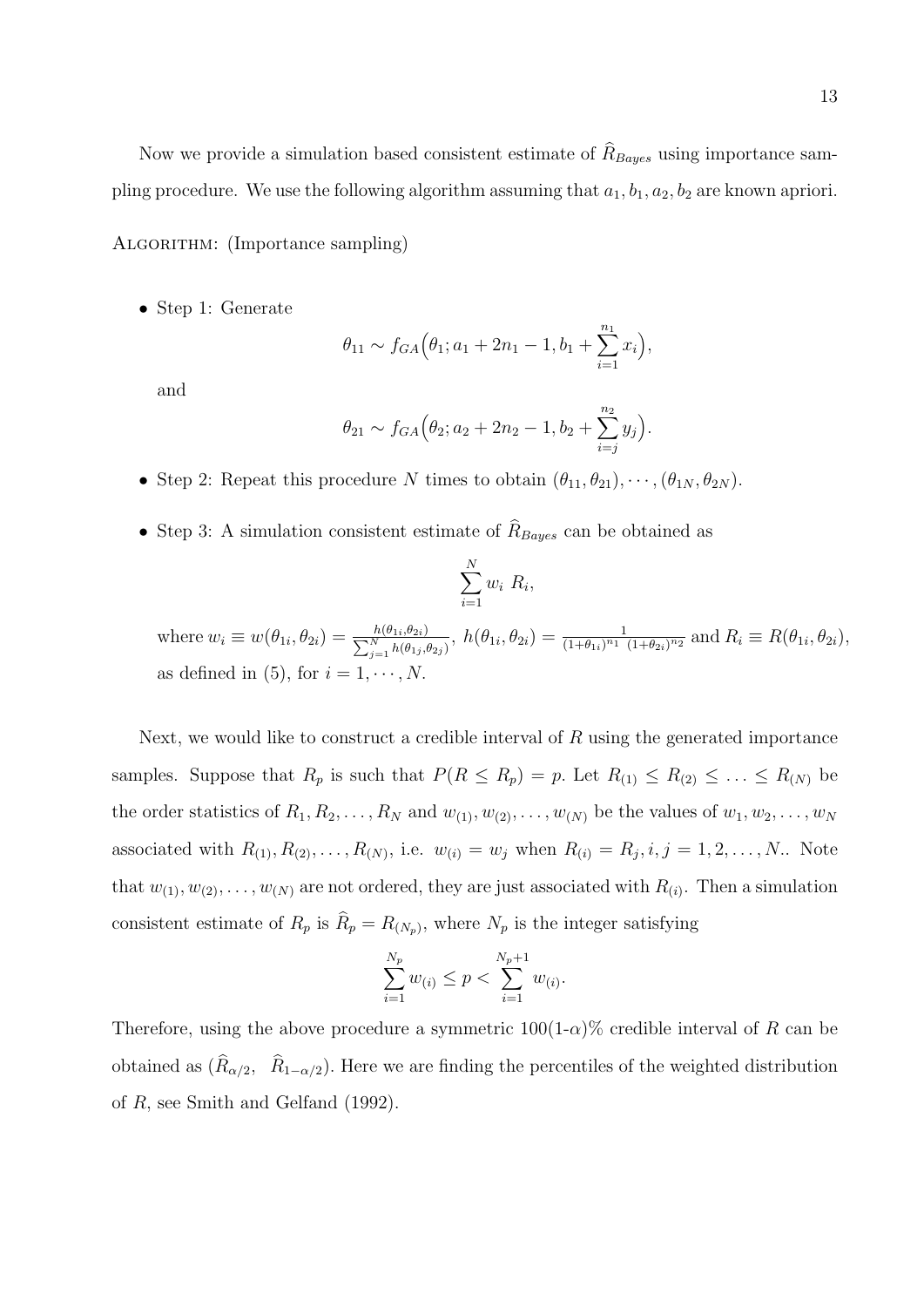An alternative approach that replaces the importance sampling algorithm is to sample directly from the joint posterior density of  $\theta_1$  and  $\theta_2$  using the acceptance-rejection method as given by Smith and Gelfand (1992). This is mainly possible since in equations (13) and  $(14)$ , we have  $\frac{1}{(1+1)}$  $\frac{1}{(1 + \theta_1)^{n_1}} \le 1$  and  $\frac{1}{(1 + \theta_1)^{n_1}}$  $\frac{1}{(1 + \theta_2)^{n_2}} \leq 1$  which imply that

$$
l(\theta_1|data) \le c_1 f_{GA}(\theta_1; a_1 + 2n_1 - 1, b_1 + \sum_{i=1}^{n_1} x_i),
$$

and

$$
l(\theta_2|data) \le c_2 f_{GA}(\theta_2; a_2 + 2n_2 - 1, b_2 + \sum_{i=1}^{n_2} y_i).
$$

Once the posterior samples have been obtained, the Bayes estimate  $R_{Bayes}$  of  $R = (\theta_1, \theta_2)$ , as defined by (5), and the associated credible interval can be easily constructed. It may be mentioned that for small values of  $n_1$  and  $n_2$ , the acceptance rejection method can be very effective in this case. On the other hand, for very large values of  $n_1$  and  $n_2$  this method can be very inefficient, since in that case the proportion of rejection will be very large. Note that once we generate samples directly from the joint posterior distribution, it is quite simple to compute simulation consistent Bayes estimate with respect to other loss function also. For example, if we want to compute the Bayes estimate under the absolute error loss function, *i.e.* the posterior median,  $\tilde{R}_{Bayes}$ , it can be easily obtained from the generated samples obtained from the posterior distribution. Detailed comparisons of the different Bayes estimators have been presented in Section 5.

#### **5. Simulation results**

In this section we perform some simulation experiments to see the behavior of the proposed methods for various sample sizes and for different sets of parameter values. We have taken sample sizes namely  $(n_1, n_2) = (15, 20), (20, 15), (20, 20), (25, 30), (30, 25), (30, 30)$  and two different sets of parameter values namely;  $(\theta_1, \theta_2) = (1.0, 1.0)$  and  $(0.1, 1.0)$ , so that the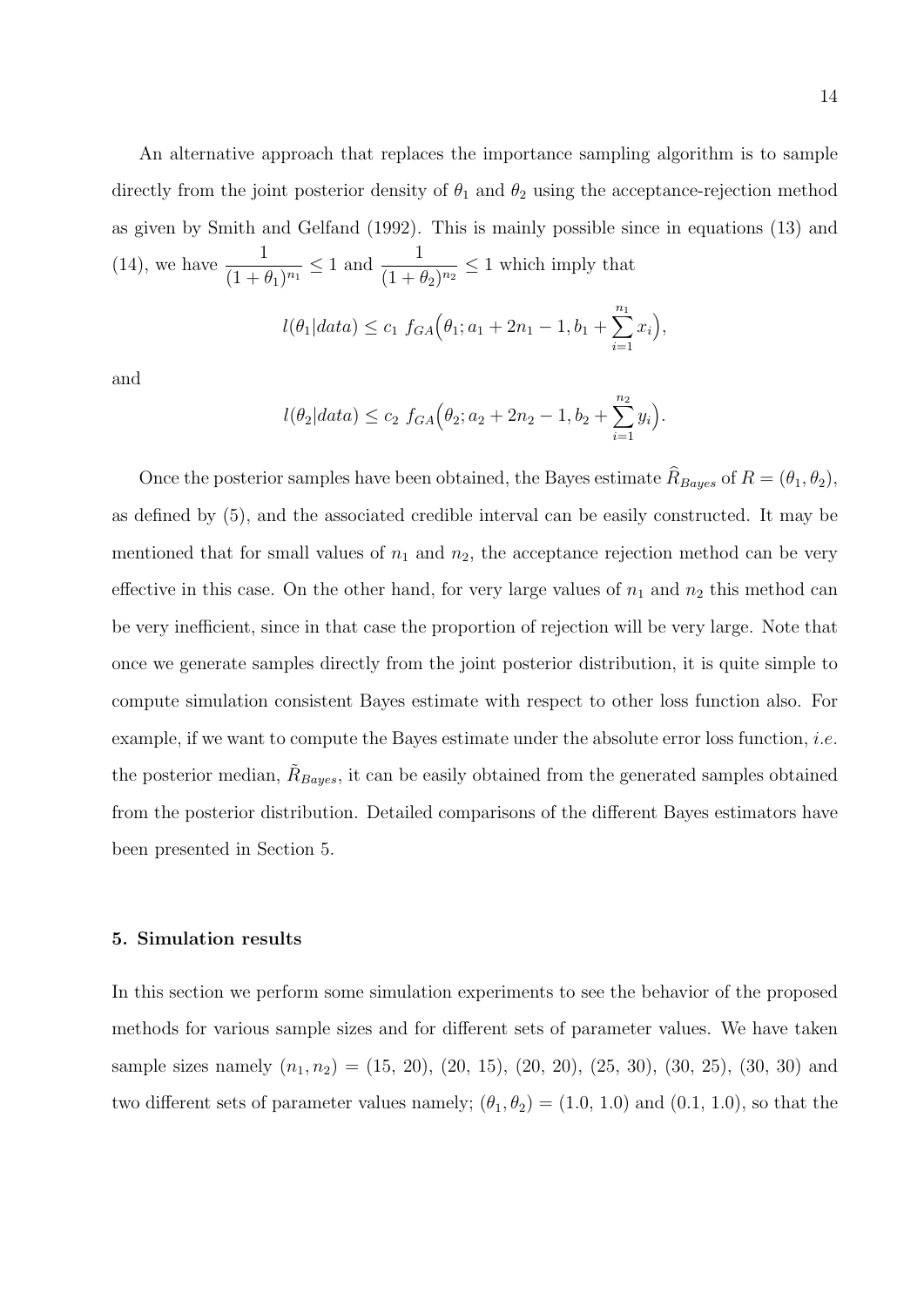true reliability parameter values are 0.5 and 0.972, respectively.

For each pair of  $(n_1, n_2)$ , we have generated samples from Lindley  $(\theta_1)$  and Lindley  $(\theta_2)$ accompanied with  $B = 5000$  bootstrap samples over 10,000 replications. Then, we report for all sample sizes (a) the average bias and mean squared error of UMVUE and MLE (in the logit scale), parametric bootstrap (Boots), and (b) the coverage probability (average confidence length) of the simulated confidence intervals of  $R = P(Y < X)$  for different values of  $\theta_1$  and  $\theta_2$ . The calculations of those quantities in (a) and (b) above are given in Tables 1, 2, 6, and 7.

For Bayes estimates we have taken different hyper-parameters of the priors, namely:

Prior-1:  $a_1 = b_1 = a_2 = b_2 = 0.0$ , Prior-2:  $a_1 = 4.0, b_1 = 8.0, a_2 = b_2 = 4.0,$ Prior-3:  $a_1 = b_1 = a_2 = b_2 = 4.0$ .

While Prior-1 is a non-informative prior, Prior-2 and Prior-3 are informative priors. We have used both the algorithms mentioned in Section 4 to generate posterior samples, and we denote them as Bayes-1 and Bayes-2, respectively. In computing the Bayes estimate and the associated credible interval we have used  $N = 5000$  importance sampling. In this case also, we have computed the average biases and the mean squared errors of the Bayes estimates and for the credible intervals we have computed the coverage percentages and average lengths of the simulated intervals of *R* over 10,000 replications. For comparison purposes, we have considered two different loss functions, namely squared error and absolute error loss functions. The Bayesian simulation results are reported in Tables 3, 4, 5, 8, 9, and 10.

Some of the points are quite clear from the simulation results. For all the methods, as the sample size increases the biases and the mean squared errors decrease. It verifies the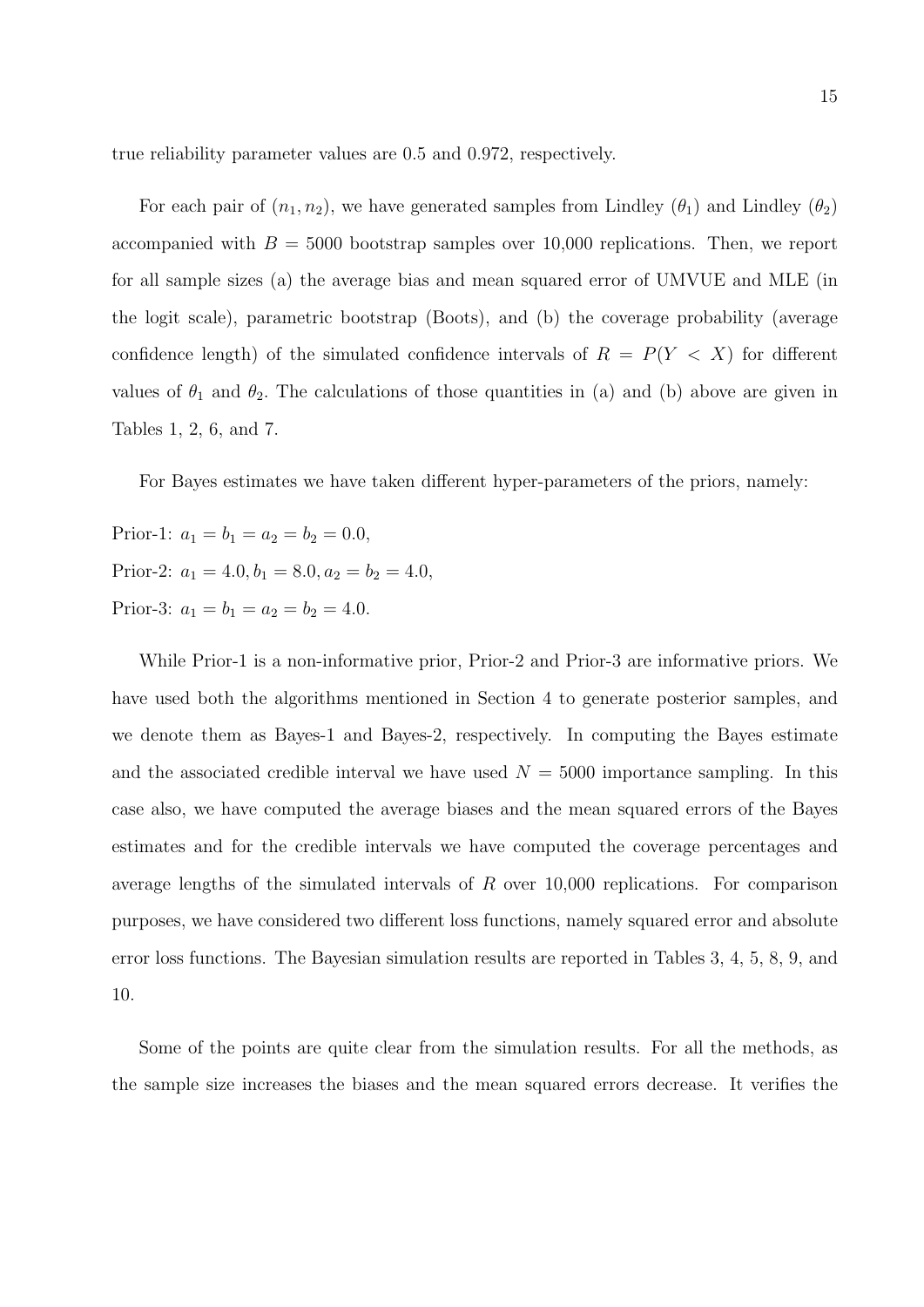consistency properties of all the methods. Comparing the results from Tables 1 and 6, it is observed that even for very small sample sizes the biases for all the estimators are quite small and the absolute value of the bias of  $R_{UMVUE}$  is much smaller than  $R_{MLE}$  and  $R_{boot}$ . The bias of  $R_{UMVUE}$  seems not large enough even for small sample sizes. Indeed, Table 1 (Table 6) shows that discrepancies among the biases of the  $R_{UMVUE}$  are in the fourth (fifth) decimal places for all sample sizes.

 $R_{UMVUE}$  is of course, unbiased by construction, and the very small biases that do show up are the consequence of round off and finite number of iterations. This observation was reported in Awad and Gharraf (1986) and Reiser and Guttman (1987) in the context of the UMVUE of *R* in the Burr XII and normal cases, respectively.

Now, we compare the MSE of  $\hat{R}$  using UMVUE, MLE and parametric bootstrapping.

From Table 1, where  $R = 0.5$ , we observe that

$$
MSE(\hat{R}_{UMVUE}) > MSE(\hat{R}_{MLE}) > MSE(\hat{R}_{Boot}).
$$

From Table 6, where  $R = 0.972$ , we observe that

$$
MSE(\hat{R}_{UMVUE}) < MSE(\hat{R}_{MLE}) < MSE(\hat{R}_{Boot}).
$$

Reiser and Guttman (1987) reported similar simulation results for estimating *R* using UMVUE and MLE in the normal case.

From the Tables 3, 4, 8, and 9, it is clear that both the Bayes estimators (Bayes-1 and Bayes-2) behave quite similarly for each of the square and absolute error loss functions. As expected, in most of the cases, it is observed that the Bayes estimators for Prior 2 or Prior 3 have a lower mean squared errors than the Bayes estimators obtained under Prior 1. Since the credible intervals of *R* are based on its posterior distribution, the coverage probability and average credible length do not depend on the error loss function used.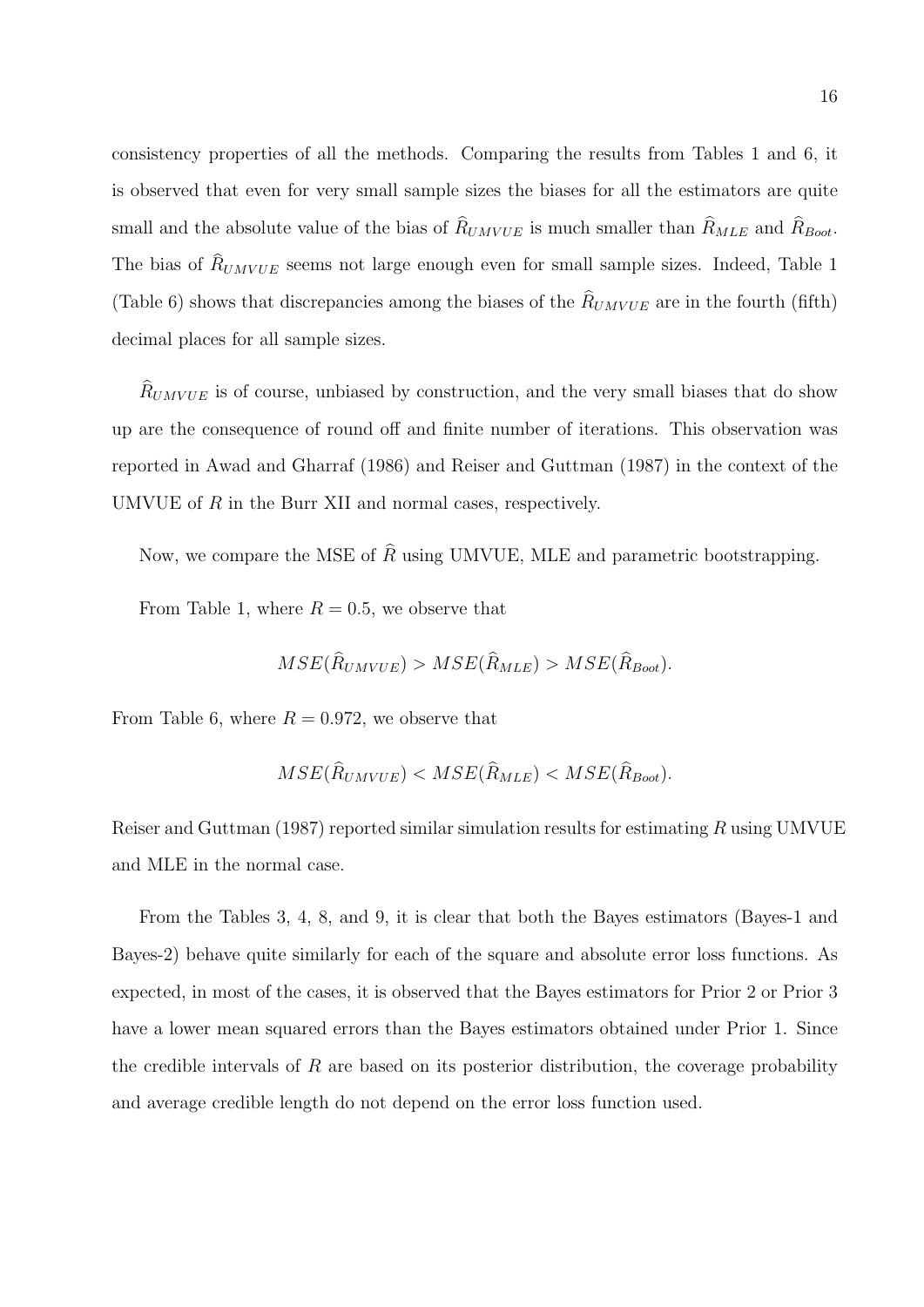| $n_1, n_2$     | UMVUE   | <b>MLE</b> | <b>Boots</b> |
|----------------|---------|------------|--------------|
| 15, 20         | 54.4    | $-114.8$   | $-274.8$     |
|                | (806.2) | (764.2)    | (727.9)      |
| 20, 15         | $-51.5$ | 117.7      | 278.9        |
|                | (786.5) | (745.6)    | (710.2)      |
| 20, 20         | $-13.4$ | $-13.2$    | $-13.9$      |
|                | (697.4) | (666.1)    | (637.9)      |
| $\bar{2}5, 30$ | 19.6    | $-48.4$    | $-114.5$     |
|                | (496.9) | (480.4)    | (465.4)      |
| 30, 25         | $-15.6$ | 52.4       | 118.1        |
|                | (506.6) | (489.8)    | (474.2)      |
| 30, 30         | 20.5    | 20.3       | 21.0         |

 $(453.8)$   $(440.1)$   $(427.2)$ 

Table 1: Average bias (mean squared error) of different estimators of  $R = P(Y < X)$  when  $\theta_1 = 1.0$  and  $\theta_2 = 1.0$ . All entries of the table are multiplied by 10<sup>-5</sup>.

The performances of the MLEs are very similar with the corresponding Bayes estimators when the non-informative prior is used, and for both the loss functions used here. Interestingly when the prior means are exactly equal to the true means, then the performances of the Bayes estimators are slightly better than the MLEs, otherwise they are usually worse.

Examining Tables 2, 5, 7, and 10, it is clear that the performances of the different confidence and credible intervals are quite satisfactory. Most of the confidence intervals reported here are able to maintain the nominal levels even for small sample sizes. Although, for some cases, mainly for small sample sizes, the coverage percentages of the credible intervals based on non-informative priors are slightly lower than the nominal level. Among the confidence intervals, the performances of the *p*-boot confidence intervals are the best.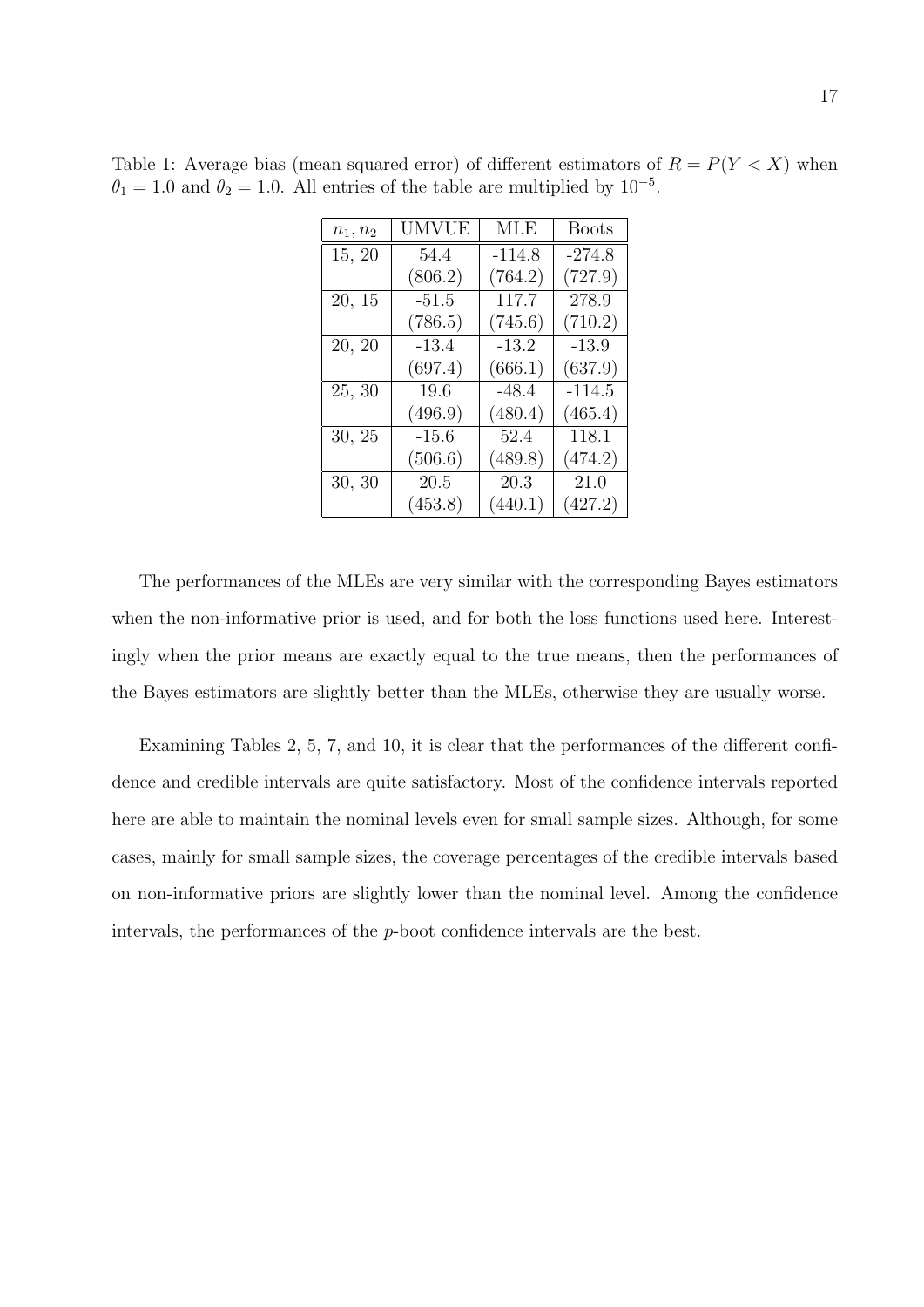| $n_1, n_2$ | <b>MLE</b> | $p\text{-boot}$ | $t$ -boot | $BC_a$ -boot |
|------------|------------|-----------------|-----------|--------------|
| 15, 20     | 0.950      | 0.957           | 0.950     | 0.952        |
|            | (0.326)    | (0.337)         | (0.331)   | (0.331)      |
| 20, 15     | 0.950      | 0.948           | 0.950     | 0.951        |
|            | (0.326)    | (0.325)         | (0.331)   | (0.332)      |
| 20, 20     | 0.948      | 0.951           | 0.949     | 0.949        |
|            | (0.304)    | (0.308)         | (0.308)   | (0.309)      |
| 25, 30     | 0.948      | 0.952           | 0.949     | 0.948        |
|            | (0.265)    | (0.270)         | (0.267)   | (0.267)      |
| 30, 25     | 0.950      | 0.950           | 0.950     | 0.950        |
|            | (0.264)    | (0.265)         | (0.267)   | (0.267)      |
| 30, 30     | 0.947      | 0.949           | 0.948     | 0.947        |
|            | (0.253)    | (0.255)         | (0.255)   | (0.256)      |

Table 2: Coverage probability (average confidence length) of the simulated 95% confidence intervals of  $R = P(Y < X)$  when  $\theta_1 = 1.0$  and  $\theta_2 = 1.0$ *.* 

Table 3: Average bias (mean squared error) of different Bayes estimates of  $R = P(X \le Y)$ when  $\theta_1 = 1.0$  and  $\theta_2 = 1.0$ . The loss function is squared error loss function. All entries of the table are multiplied by 10*−*<sup>5</sup> .

|            |         | Bayes-1   |         | Bayes-2                        |           |           |  |
|------------|---------|-----------|---------|--------------------------------|-----------|-----------|--|
| $n_1, n_2$ | Prior-1 | Prior-2   | Prior-3 | $\overline{\mathrm{Prior}}$ -1 | Prior-2   | $Prior-3$ |  |
| 15, 20     | 112.4   | 398.2     | 501.5   | 145.6                          | 365.1     | 576.2     |  |
|            | (573.1) | (511.1)   | (387.4) | (512.5)                        | 513.9     | (394.5)   |  |
| 20, 15     | 331.8   | $-2318.3$ | 392.5   | 298.6                          | $-1873.5$ | 367.8     |  |
|            | (498.5) | (456.6)   | (398.7) | (476.5)                        | (298.5)   | (401.1)   |  |
| 20, 20     | 127.7   | $-2483.6$ | 318.3   | 106                            | $-2674.3$ | 402.5     |  |
|            | (499.3) | (398.6)   | (278.6) | (499.4)                        | (401.3)   | (411.3)   |  |
| 25, 30     | 364.3   | $-2198.1$ | 151.2   | 293.4                          | $-2289.3$ | 111.6     |  |
|            | (432.6) | (299.3)   | (298.3) | (451.2)                        | (345.2)   | (401.4)   |  |
| 30, 25     | 192.5   | $-167.3$  | 197.5   | 198.5                          | $-156.7$  | 149.2     |  |
|            | (398.6) | (298.4)   | (305.3) | (406.4)                        | (265.2)   | (293.4)   |  |
| 30, 30     | 311.3   | $-1798.3$ | 143.8   | 301.4                          | $-1789.3$ | 131.2     |  |
|            | (321.8) | (292.3)   | (287.5) | (267.8)                        | (298.1)   | (287.9)   |  |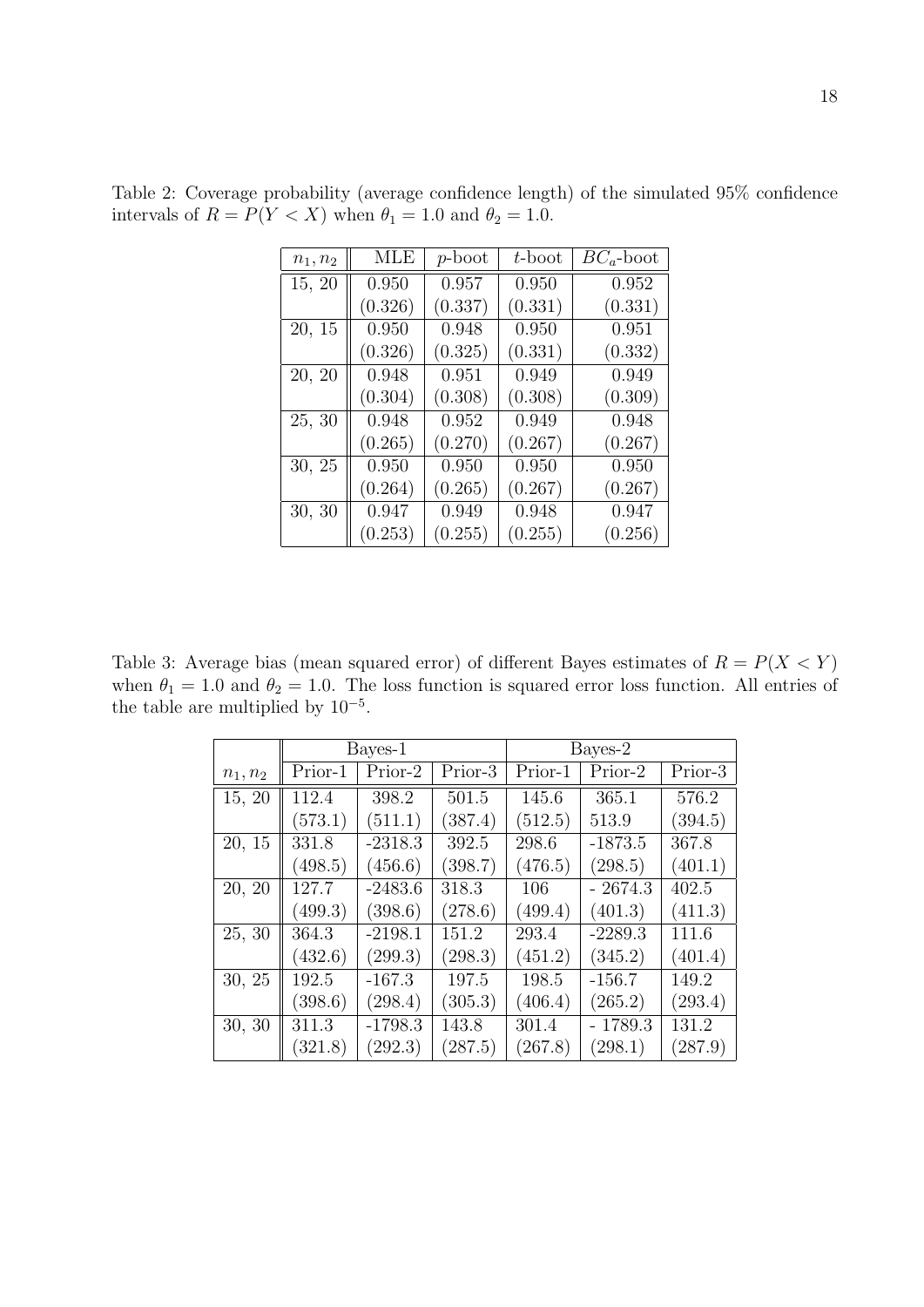|            |         | Bayes-1   |          | Bayes-2 |           |          |  |
|------------|---------|-----------|----------|---------|-----------|----------|--|
| $n_1, n_2$ | Prior-1 | Prior-2   | Prior-3  | Prior-1 | Prior-2   | Prior-3  |  |
| 15, 20     | 111.4   | 410.2     | 511.2    | 104.4   | 375.4     | 487.4    |  |
|            | (641.9) | (525.4)   | (398.3)  | (664.3) | (499.4)   | (412.5)  |  |
| 20, 15     | 325.7   | 1323.2    | 377.8    | 312.5   | 1898.5    | 412.4    |  |
|            | (476.4) | (463.2)   | (397.4)  | (512.4) | (454.3)   | (401.9)  |  |
| 20, 20     | 189.2   | $-1672.4$ | 376.7    | 214.6   | $-1512.8$ | 435.6    |  |
|            | (476.8) | (422.2)   | 376.3)   | (525.4) | (434.6)   | (398.7)  |  |
| 25, 30     | 323.4   | $-989.3$  | 187.9    | 312.5   | $-1167.5$ | 112.9    |  |
|            | (456.3) | (359.9)   | (376.5)  | (487.6) | (345.6)   | (351.4)  |  |
| 30, 25     | 98.9    | $-749.9$  | $-303.8$ | 111.3   | $-777.4$  | $-275.4$ |  |
|            | (387.8) | (312.2)   | (345.8)  | (401.3) | (287.9)   | (367.5)  |  |
| 30, 30     | 222.4   | 1098.2    | 289.3    | 198.7   | 1231.7    | 268.5    |  |
|            | (321.2) | (253.3)   | (276.3)  | (298.7) | (214.5)   | (245.6)  |  |

Table 4: Average bias (mean squared error) of Bayes estimates of  $R = P(X < Y)$  when  $\theta_1 = 1.0$  and  $\theta_2 = 1.0$ , and when the absolute error loss function is used. All entries of the table are multiplied by 10*−*<sup>5</sup> .

Table 5: Coverage probability (average credible length) of the simulated 95% credible intervals of different Bayes estimators of  $R = P(Y < X)$  when  $\theta_1 = 1.0$  and  $\theta_2 = 1.0$ .

|            |         | Bayes-1 |         | Bayes-2 |         |         |  |
|------------|---------|---------|---------|---------|---------|---------|--|
| $n_1, n_2$ | Prior-1 | Prior-2 | Prior-3 | Prior-1 | Prior-2 | Prior-3 |  |
| 15, 20     | 0.919   | 0.923   | 0.945   | 0.921   | 0.926   | 0.958   |  |
|            | (0.253) | (0.251) | (0.246) | (0.256) | (0.253) | (0.248) |  |
| 20, 15     | 0.928   | 0.942   | 0.942   | 0.931   | 0.946   | 0.943   |  |
|            | (0.251) | (0.249) | (0.243) | (0.255) | (0.251) | (0.245) |  |
| 20, 20     | 0.915   | 0.941   | 0.941   | 0.918   | 0.944   | 0.942   |  |
|            | (0.230) | (0.223) | (0.225) | (0.228) | (0.220) | (0.227) |  |
| 25, 30     | 0.916   | 0.936   | 0.931   | 0.919   | 0.913   | 0.937   |  |
|            | (0.186) | (0.197) | (0.183) | (0.191) | (0.190) | (0.187) |  |
| 30, 25     | 0.921   | 0.941   | 0.904   | 0.928   | 0.946   | 0.911   |  |
|            | (0.185) | (0.183) | (0.191) | (0.181) | (0.185) | (0.189) |  |
| 30, 30     | 0.928   | 0.932   | 0.940   | 0.931   | 0.939   | 0.942   |  |
|            | (0.174) | (0.174) | (0.171) | (0.179) | (0.176) | (0.173) |  |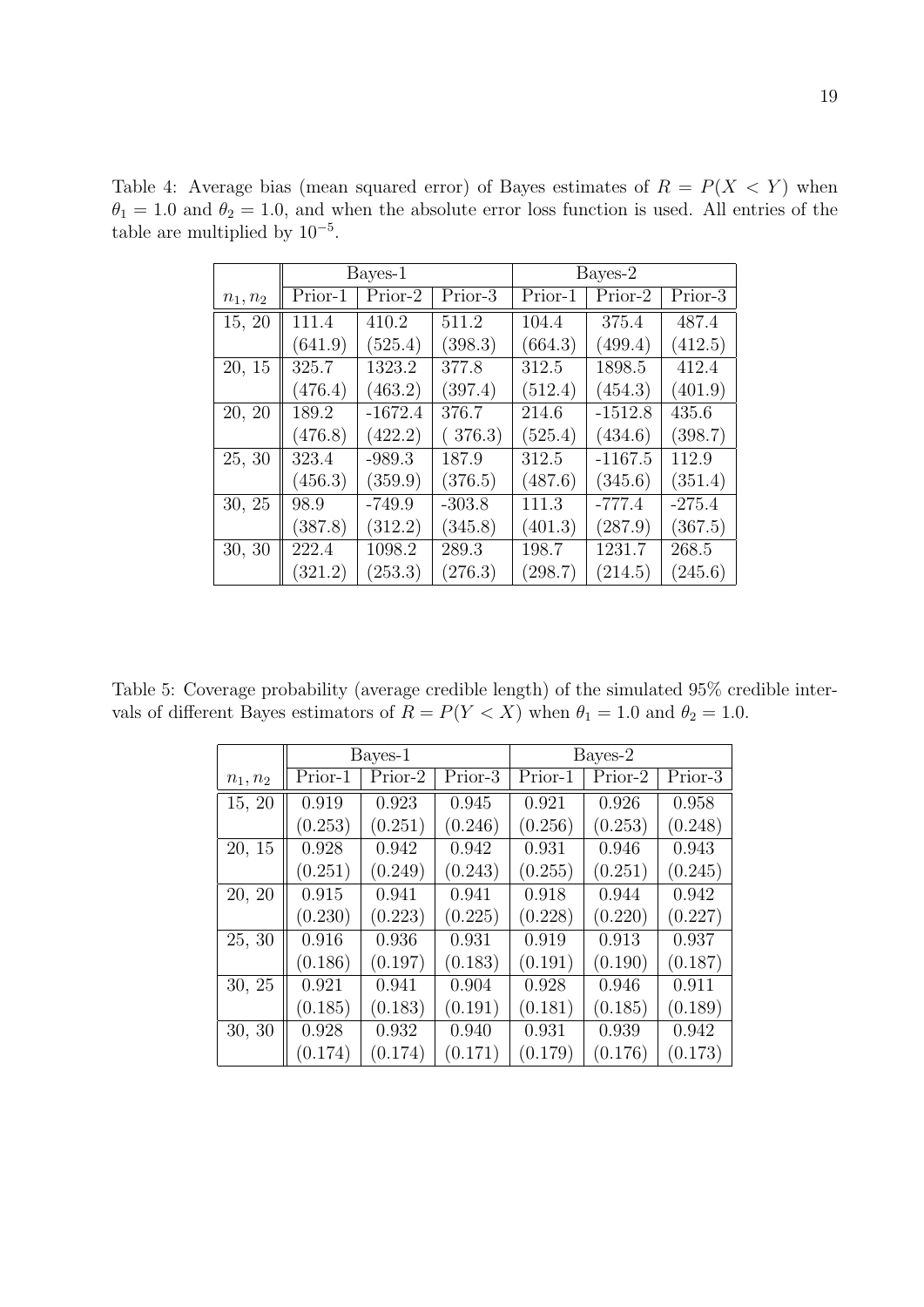| $n_1, n_2$ | UMVUE  | MLE      | <b>Boots</b> |
|------------|--------|----------|--------------|
| 15, 20     | $-3.2$ | $-237.4$ | $-481.5$     |
|            | (13.4) | (15.8)   | (19.6)       |
| 20, 15     | $-5.8$ | $-194.3$ | $-387.4$     |
|            | (13.3) | (15.2)   | (17.8)       |
| 20, 20     | 2.2    | $-177.7$ | $-362.2$     |
|            | (10.9) | (12.5)   | (14.7)       |
| 25, 30     | 9.4    | $-130.0$ | $-273.1$     |
|            | (8.0)  | (8.8)    | (10.1)       |
| 30, 25     | $-8.4$ | $-131.0$ | $-255.9$     |
|            | (7.7)  | (8.5)    | (9.5)        |
| 30, 30     | $-5.8$ | $-124.9$ | $-246.3$     |
|            | (7.2)  | (7.9)    | (8.8)        |

Table 6: Average bias (mean squared error) of different estimators of  $R = P(Y < X)$  when  $\theta_1 = 0.1$  and  $\theta_2 = 1.0$ . All entries of the table are multiplied by 10<sup>-5</sup>.

Table 7: Coverage probability (average confidence length) of the simulated 95% confidence intervals of  $R = P(Y < X)$  when  $\theta_1 = 0.1$  and  $\theta_2 = 1.0$ *.* 

| $n_1, n_2$ | MLE     | p-boot  | $t$ -boot | $BC_a$ -boot |
|------------|---------|---------|-----------|--------------|
| 15, 20     | 0.950   | 0.951   | 0.952     | 0.951        |
|            | (0.050) | (0.050) | (0.050)   | (0.050)      |
| 20, 15     | 0.945   | 0.938   | 0.946     | 0.948        |
|            | (0.049) | (0.047) | (0.048)   | (0.050)      |
| 20, 20     | 0.949   | 0.947   | 0.952     | 0.950        |
|            | (0.045) | (0.044) | (0.045)   | (0.045)      |
| 25, 30     | 0.946   | 0.945   | 0.947     | 0.948        |
|            | (0.037) | (0.037) | (0.037)   | (0.037)      |
| 30, 25     | 0.950   | 0.945   | 0.951     | 0.949        |
|            | (0.037) | (0.036) | (0.037)   | (0.037)      |
| 30, 30     | 0.950   | 0.947   | 0.951     | 0.952        |
|            | (0.035) | (0.035) | (0.035)   | (0.035)      |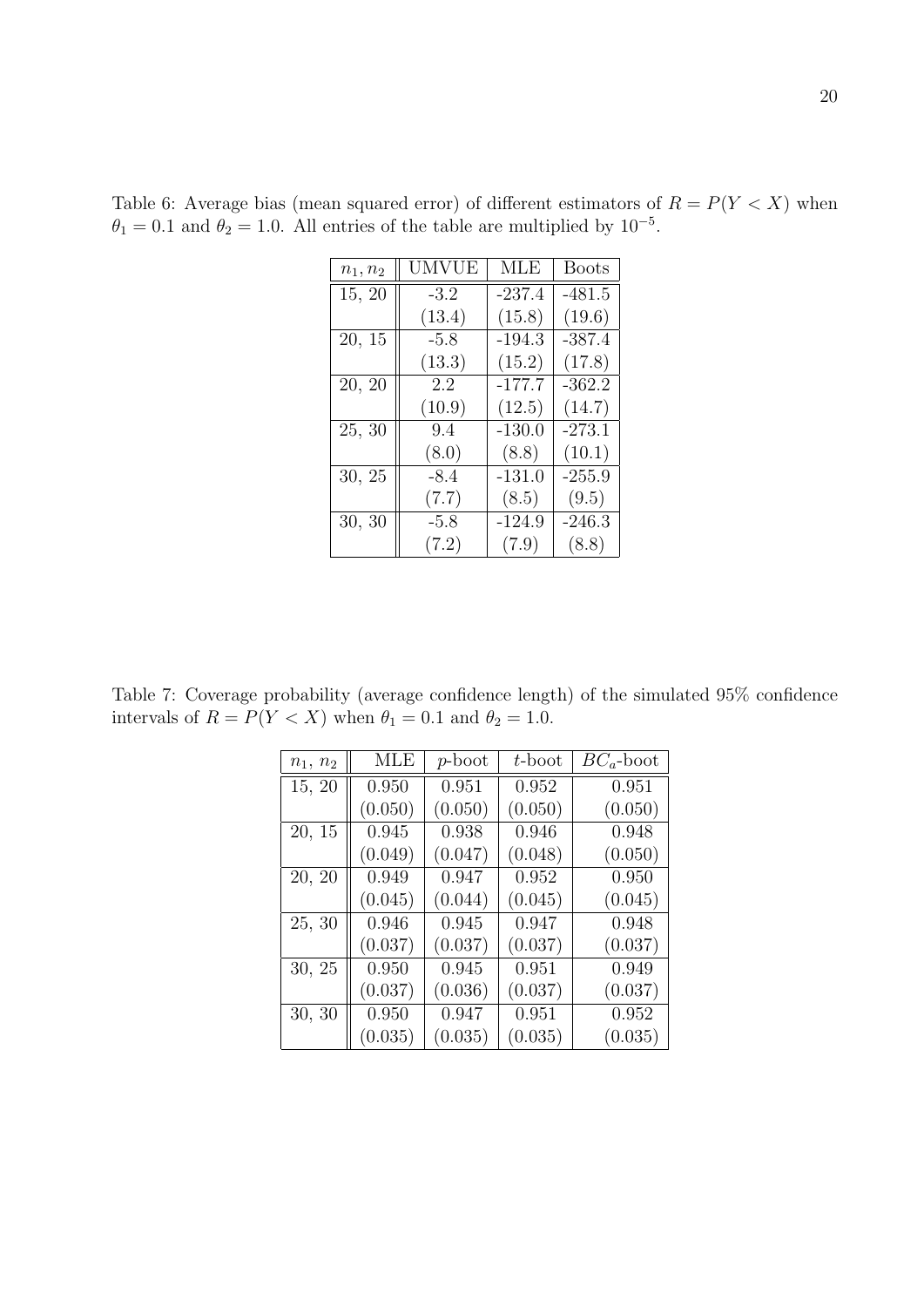|            |         | Bayes-1 |         | Bayes-2 |         |         |  |
|------------|---------|---------|---------|---------|---------|---------|--|
| $n_1, n_2$ | Prior-1 | Prior-2 | Prior-3 | Prior-1 | Prior-2 | Prior-3 |  |
| 15, 20     | 393.1   | 892.1   | 1091.2  | 493.9   | 801.3   | 1287.3  |  |
|            | (21.1)  | (15.1)  | (13.1)  | (22.8)  | (15.5)  | (12.9)  |  |
| 20, 15     | 498.3   | 932.1   | 1089.1  | 501.6   | 789.2   | 897.6   |  |
|            | (22.4)  | (14.1)  | (13.7)  | (23.2)  | (13.6)  | (13.1)  |  |
| 20, 20     | 412.6   | 712.3   | 812.5   | 387.5   | 723.4   | 816.3   |  |
|            | (19.6)  | (13.9)  | (14.3)  | (20.2)  | (14.2)  | (15.1)  |  |
| 25, 30     | 312.7   | 701.3   | 666.8   | 256.7   | 689.4   | 712.6   |  |
|            | (16.7)  | (11.6)  | (10.9)  | (16.1)  | (12.1)  | (11.4)  |  |
| 30, 25     | 356.4   | 545.7   | 643.3   | 333.4   | 416.8   | 612.1   |  |
|            | (16.2)  | (11.9)  | (10.9)  | (17.4)  | (12.3)  | (10.5)  |  |
| 30, 30     | 212.7   | 523.2   | 565.7   | 111.3   | 595.1   | 656.5   |  |
|            | (12.6)  | (9.8)   | (8.7)   | (11.9)  | (9.4)   | (9.1)   |  |

Table 8: Average bias (mean squared error) of different Bayes estimates of  $R = P(X \le Y)$ when  $\theta_1 = 0.1$  and  $\theta_2 = 1.0$ , under squared error loss function. All entries of the table are multiplied by 10*−*<sup>5</sup> .

Table 9: Average bias (mean squared error) of Bayes estimates of  $R = P(X < Y)$  when  $\theta_1 = 0.1$  and  $\theta_2 = 1.0$ , under absolute error loss function. All entries of the table are multiplied by 10*−*<sup>5</sup> .

|            |         | Bayes-1 |         | Bayes-2 |         |         |  |
|------------|---------|---------|---------|---------|---------|---------|--|
| $n_1, n_2$ | Prior-1 | Prior-2 | Prior-3 | Prior-1 | Prior-2 | Prior-3 |  |
| 15, 20     | 398.4   | 767.5   | 854.6   | 423.5   | 855.6   | 999.1   |  |
|            | (27.2)  | (21.3)  | (20.5)  | (25.5)  | (19.5)  | (16.7)  |  |
| 20, 15     | 525.3   | 778.6   | 811.1   | 512.9   | 884.5   | 878.2   |  |
|            | (25.9)  | (16.2)  | (16.8)  | (26.4)  | (17.6)  | (15.2)  |  |
| 20, 20     | 334.4   | 626.8   | 701.4   | 387.2   | 634.6   | 732.4   |  |
|            | (22.8)  | (15.2)  | (15.4)  | (21.3)  | (14.7)  | (15.6)  |  |
| 25, 30     | 316.7   | 577.3   | 499.6   | 276.3   | 622.3   | 577.4   |  |
|            | (18.9)  | (13.4)  | (12.9)  | (17.8)  | (12.1)  | (11.2)  |  |
| 30, 25     | 331.1   | 578.5   | 612.3   | 298.5   | 612.2   | 588.3   |  |
|            | (13.9)  | (9.4)   | (9.8)   | (13.3)  | (10.4)  | (9.2)   |  |
| 30, 30     | 197.4   | 387.5   | 478.9   | 201.3   | 476.4   | 523.4   |  |
|            | (10.8)  | (8.3)   | (8.5)   | (11.1)  | (8.8)   | (8.2)   |  |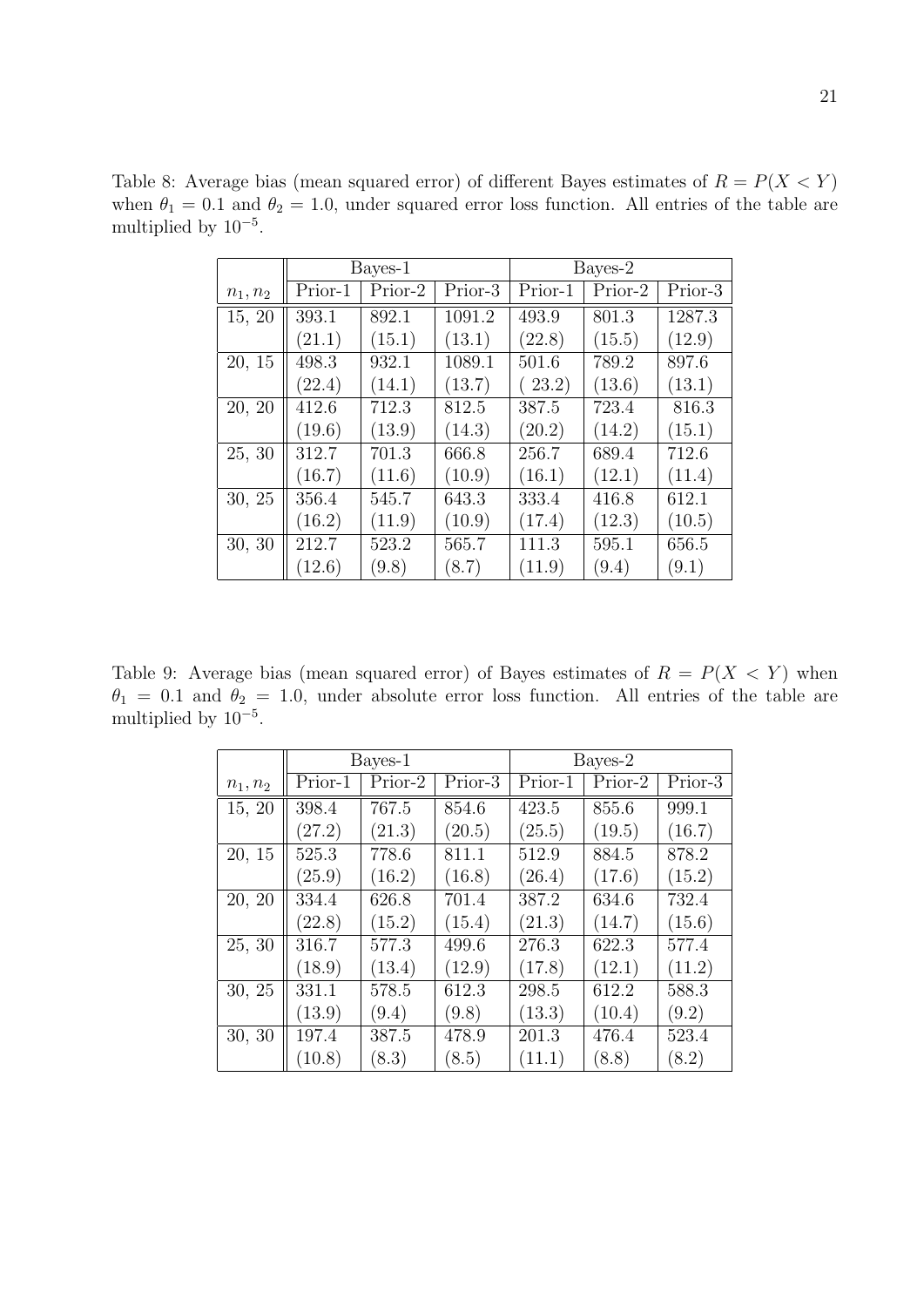|  | Table 10: Coverage probability (average credible length) of the simulated $95\%$ credible              |  |  |  |  |
|--|--------------------------------------------------------------------------------------------------------|--|--|--|--|
|  | intervals of different Bayes estimators of $R = P(Y \le X)$ when $\theta_1 = 0.1$ and $\theta_2 = 1.0$ |  |  |  |  |
|  | under both squared and absolute error loss functions.                                                  |  |  |  |  |

|            |         | Bayes-1 |         | Bayes-2 |         |         |  |
|------------|---------|---------|---------|---------|---------|---------|--|
| $n_1, n_2$ | Prior-1 | Prior-2 | Prior-3 | Prior-1 | Prior-2 | Prior-3 |  |
| 15, 20     | 0.924   | 0.948   | 0.947   | 0.926   | 0.951   | 0.943   |  |
|            | (0.049) | (0.054) | (0.055) | (0.045) | (0.058) | (0.041) |  |
| 20, 15     | 0.947   | 0.950   | 0.944   | 0.948   | 0.949   | 0.942   |  |
|            | (0.051) | (0.054) | (0.054) | (0.053) | (0.051) | (0.057) |  |
| 20, 20     | 0.919   | 0.946   | 0.930   | 0.913   | 0.943   | 0.933   |  |
|            | (0.044) | (0.047) | (0.047) | (0.042) | (0.045) | (0.049) |  |
| 25, 30     | 0.904   | 0.943   | 0.941   | 0.908   | 0.945   | 0.945   |  |
|            | (0.035) | (0.037) | (0.037) | (0.038) | (0.039) | (0.037) |  |
| 30, 25     | 0.922   | 0.936   | 0.945   | 0.919   | 0.940   | 0.943   |  |
|            | (0.035) | (0.037) | (0.037) | (0.033) | (0.039) | (0.035) |  |
| 30, 30     | 0.921   | 0.928   | 0.935   | 0.923   | 0.931   | 0.937   |  |
|            | (0.033) | (0.036) | (0.034) | (0.035) | (0.038) | (0.036) |  |

#### **6. Data analysis**

In this section we present the analysis of real data, partially considered in Ghitany *et al.* (2008), for illustrative purposes. The data represent the waiting times (in minutes) before customer service in two different banks. The data sets are presented in Tables 11 and 12. Note that  $n_1 = 100$  and  $n_2 = 60$ . We are interested in estimating the stress-strength parameter  $R = P(Y < X)$  where *X* (*Y*) denotes the customer service time in Bank A (B).

First we want to see whether Lindley distribution can be used to fit these data sets or not. Figure 1 shows the relative histograms of the two data sets. Clearly, both histograms indicate that the underlying PDFs are decreasing functions. Another useful graphical approach is to use the  $Q - Q$  plot for each data set. This plot depicts the points  $(F^{-1}(\frac{i}{n+1}; \hat{\theta}), x_{(i)})$ ,  $i =$  $1, 2, \ldots, n$ , where  $x_{(i)}$  is the *i*<sup>th</sup> order statistic of the given data and  $\hat{\theta}$  is the MLE of  $\theta$ , see, for example, Arnold *et al.* (2008), p. 187. Since the Lindley distribution function  $F(x; \theta)$ does not have an explicit inverse  $F^{-1}(x; \theta)$ , a numerical method is used to search the support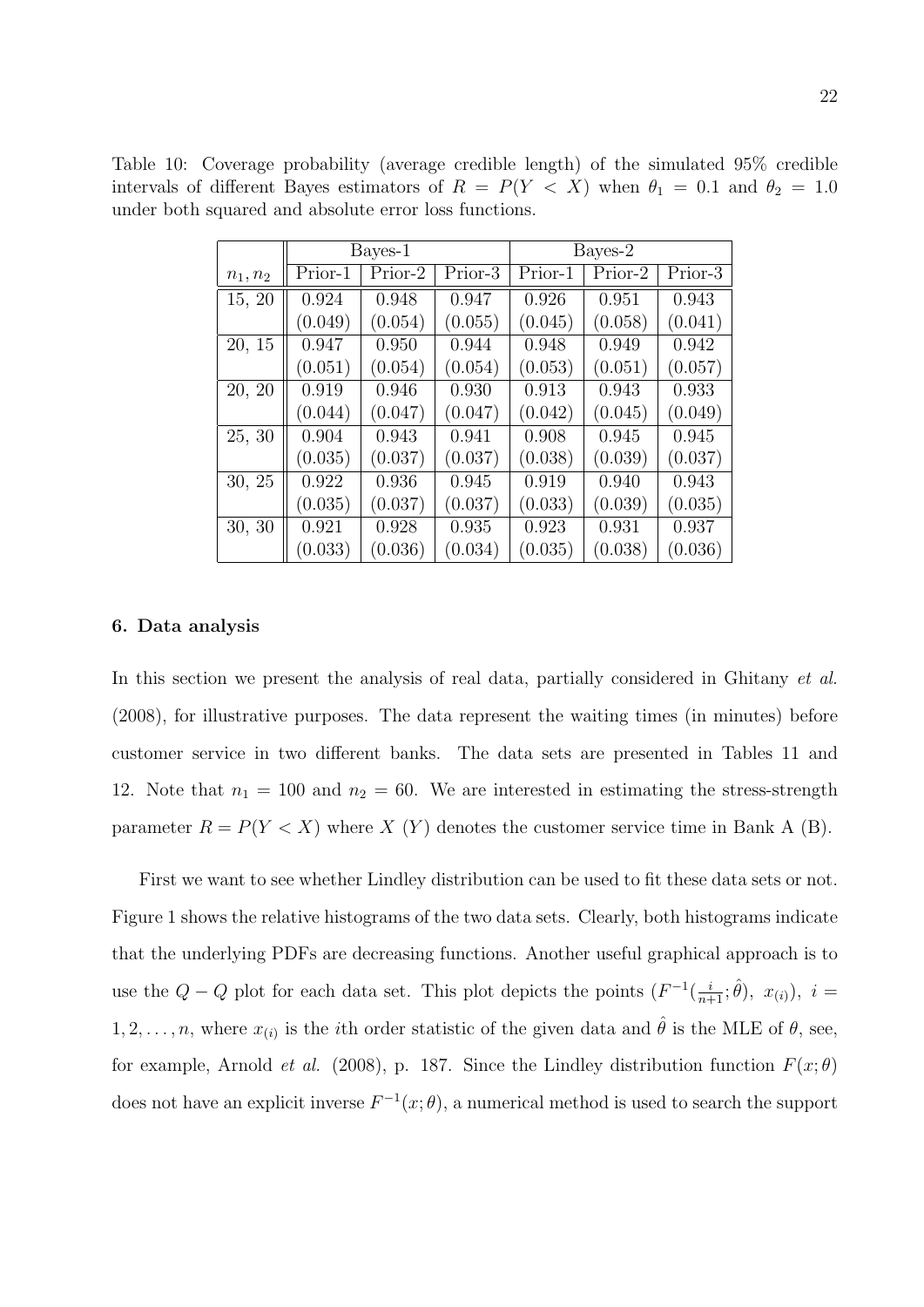| 0.8  | 0.8                                         |     | 1.3 1.5 1.8 1.9 1.9                          |         |     |                           |     | 2.1 2.6 2.7          |      |
|------|---------------------------------------------|-----|----------------------------------------------|---------|-----|---------------------------|-----|----------------------|------|
| 2.9  | 3.1                                         |     | $3.2 \quad 3.3$                              | 3.5     |     | $3.6 \quad 4.0 \quad 4.1$ |     | 4.2                  | 4.2  |
| 4.3  | 4.3                                         | 4.4 | 4.4                                          | 4.6     |     | $4.7\quad 4.7$            | 4.8 | 4.9                  | 4.9  |
| 5.0  |                                             |     | $5.3$ $5.5$ $5.7$ $5.7$                      |         |     | 6.1 6.2                   |     | $6.2\phantom{00}6.2$ | 6.3  |
| 6.7  | 6.9                                         |     | 7.1 7.1 7.1 7.1 7.4 7.6 7.7                  |         |     |                           |     |                      | 8.0  |
| 8.2  | 8.6                                         | 8.6 |                                              | 8.6 8.8 | 8.8 | 8.9                       | 8.9 | 9.5                  | 9.6  |
| 9.7  | 9.8 10.7 10.9 11.0 11.0 11.1 11.2 11.2 11.5 |     |                                              |         |     |                           |     |                      |      |
| 11.9 |                                             |     | 12.4 12.5 12.9 13.0 13.1 13.3 13.6 13.7 13.9 |         |     |                           |     |                      |      |
| 14.1 | 15.4 15.4 17.3 17.3 18.1 18.2 18.4 18.9     |     |                                              |         |     |                           |     |                      | 19.0 |
| 19.9 |                                             |     | 20.6 21.3 21.4 21.9 23.0 27.0 31.6           |         |     |                           |     | 33.1                 | 38.5 |

Table 11: Waiting time (in minutes) before customer service in Bank A.

Table 12: Waiting time (in minutes) before customer service in Bank B.

|  | $\begin{array}{cccccc} \n\end{array}$ 0.1 0.2 0.3 0.7 0.9 1.1 1.2 1.8 1.9 2.0 |  |  |  |  |
|--|-------------------------------------------------------------------------------|--|--|--|--|
|  | 2.2 2.3 2.3 2.3 2.5 2.6 2.7 2.7 2.9 3.1                                       |  |  |  |  |
|  | 3.1 3.2 3.4 3.4 3.5 3.9 4.0 4.2 4.5 4.7                                       |  |  |  |  |
|  | 5.3 5.6 5.6 6.2 6.3 6.6 6.8 7.3 7.5 7.7                                       |  |  |  |  |
|  | 7.7 8.0 8.0 8.5 8.5 8.7 9.5 10.7 10.9 11.0                                    |  |  |  |  |
|  | $\vert$ 12.1 12.3 12.8 12.9 13.2 13.7 14.5 16.0 16.5 28.0                     |  |  |  |  |
|  |                                                                               |  |  |  |  |

of the distribution for a root of the equation

$$
F(x; \hat{\theta}) - \frac{i}{n+1} = 0, \quad i = 1, 2, \dots, n.
$$

We have used the uniroot function in the R package to locate the root of the last equation on the interval (0, 1000).

For the given data sets, we have the MLEs  $\hat{\theta}_1 = 0.187$  and  $\hat{\theta}_2 = 0.280$ . Figure 2 shows the  $Q - Q$  plots for each of the given data sets.

Based on these plots, we conclude that the Lindley distributions provide good fit for the given data sets. This conclusion is also supported by the Kolmogorov-Smirnov tests as given in Table 13.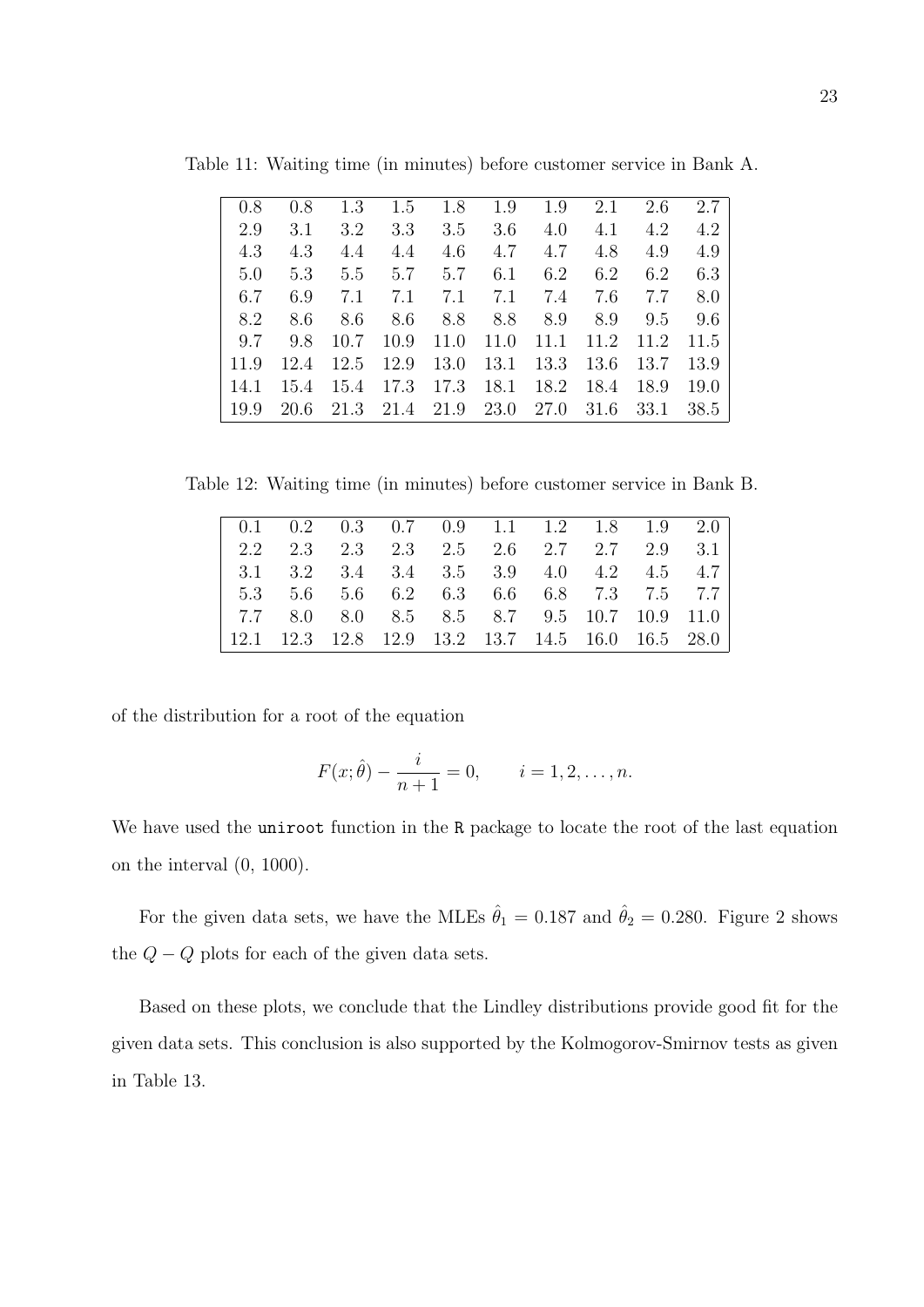

Figure 1: Relative histogram of data set from (a) Bank A and (b) Bank B.



Figure 2: Q-Q plot of the fitted Lindley distribution for (a) Bank A and (b) Bank B.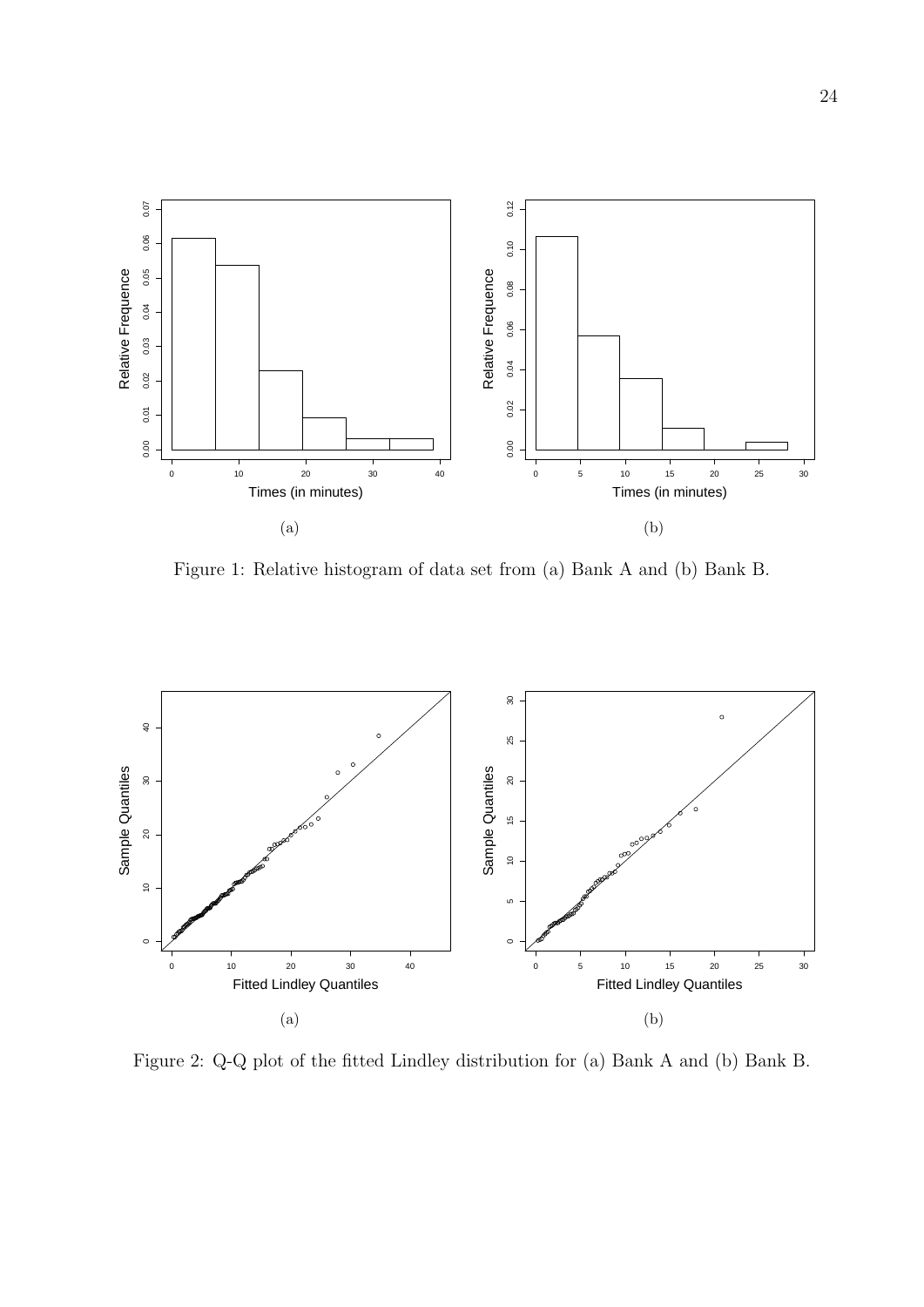|        | Data set $\parallel$ K-S statistic $\parallel$ p-value |       |
|--------|--------------------------------------------------------|-------|
| Bank A | $\parallel 0.068$                                      | 0.750 |
| Bank B | $\parallel 0.080$                                      | 0.840 |

Table 13: Kolmogorov-Smirnov distances and the associated *p−*values.

Now we compute the UMVUE, MLE and Bayes estimates of *R*. Since we do not have any prior information, we have used non-informative prior only. For the given data,  $R_{UMVUE}$  = 0.647,  $\hat{R}_{MLE} = 0.645$ , Bayes-1 estimate of R is 0.631 under the squared error loss function (0.637 under the absolute error loss function), and Bayes-2 estimate of *R* is 0.629 under the squared error loss function (0.633 under the absolute error loss function).

Different 95% confidence intervals and the credible interval of *R* based on logit transformation are provided in Table 14. It is quite interesting to see that all the intervals are virtually indistinguishable. To explore an explanation for this observation, we provide the histogram of the bootstrap replicates for the logit of *R* based on B=5000 in Figure 3. Clearly, the histogram resembles that of a normal distribution with approximate mean 0.6031 and standard deviation 0.1752. A formally K-S test yields distance statistic 0.009 and p-value  $= 0.854$ , confirming the normality of the bootstrap replicates for the logit of *R*. This can be the reason that the confidence and credible intervals are almost indistinguishable for the given data.

It is clear that the MLE and Bayes estimator with respect to non-informative prior behave quite similarly, although the length of the credible interval is slightly shorter than the corresponding confidence intervals obtained by different methods.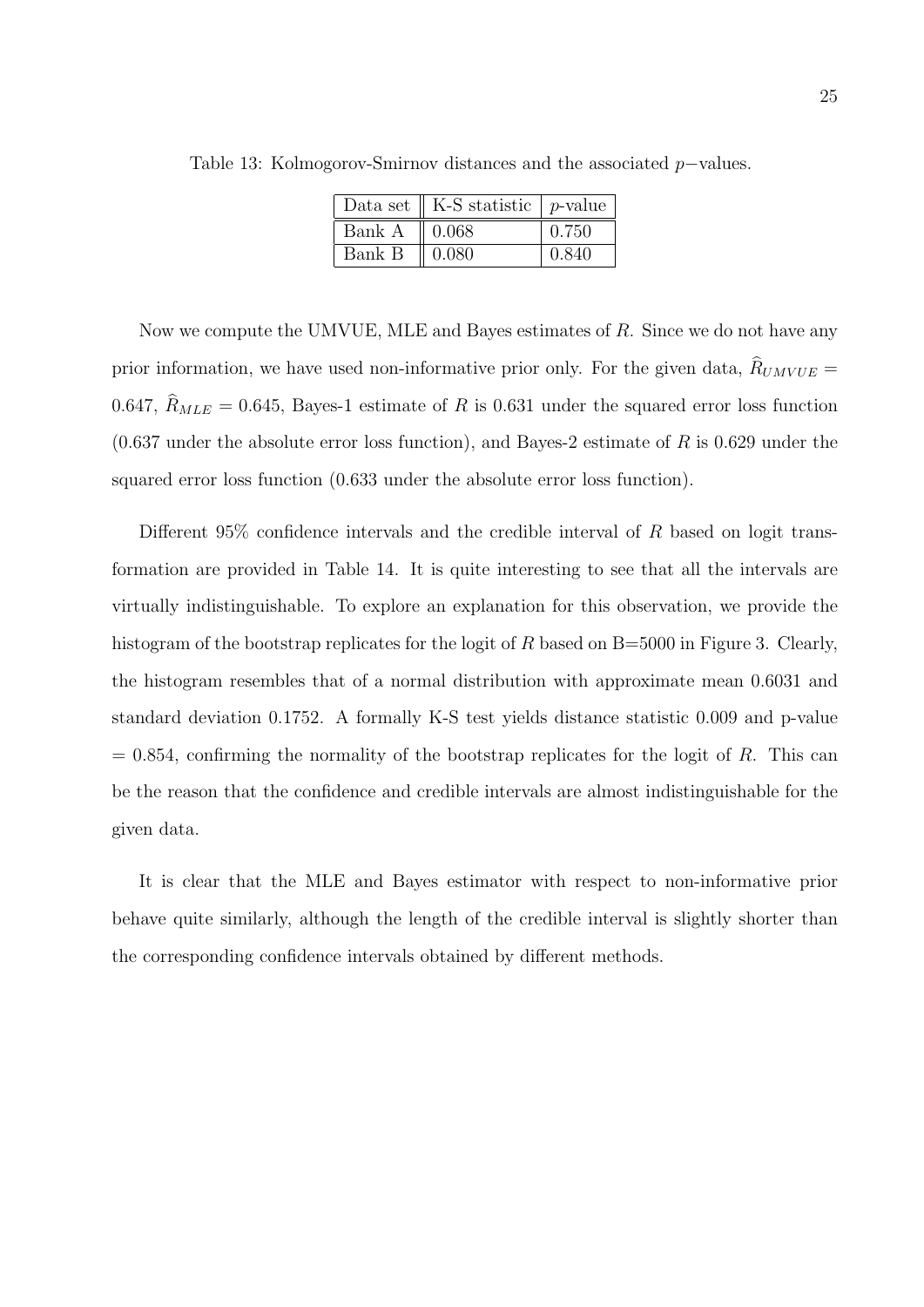|            |                 | Parametric | <b>Bayes</b> |                                                                                               |  |
|------------|-----------------|------------|--------------|-----------------------------------------------------------------------------------------------|--|
| <b>MLE</b> | $p\text{-boot}$ | t-boot     | $BC_a$ -boot | Credible Interval                                                                             |  |
|            |                 |            |              | $(0.565, 0.720)$ $(0.567, 0.721)$ $(0.567, 0.718)$ $(0.562, 0.718)$ Bayes-1: $(0.573, 0.706)$ |  |
|            |                 |            |              | Bayes-2: $(0.569, 0.704)$                                                                     |  |

Table 14: Different 95% confidence intervals and the credible interval *R.*



Figure 3: Histogram of bootstrap replicates for the logit of *R* with normal curve imposed.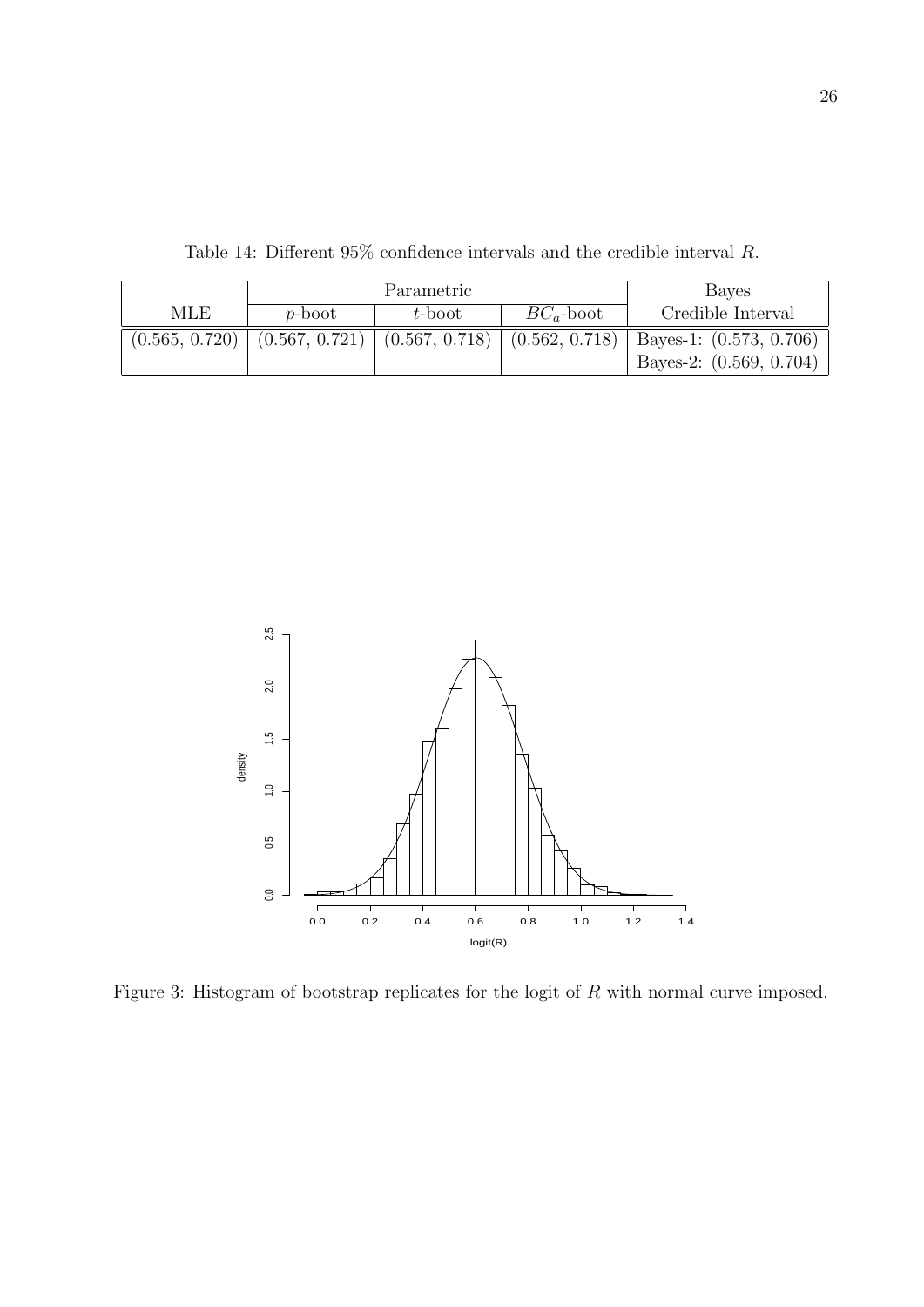# **7. Conclusions**

In this paper we have studied several point and interval estimation procedures of the stressstrength parameter of the Lindley distribution. We have obtained the UMVUE of the stressstrength parameter, however the exact or asymptotic distribution of it is very difficult to obtain. We have derived the MLE of *R* and its asymptotic distribution. Also, different parametric bootstrap confidence intervals are proposed and it is observed that the *p*-boot estimate works the best even for small sample sizes.

We have computed the Bayes estimate of *R* based on the independent gamma priors and using squared and absolute error loss functions. Since the Bayes estimate cannot be obtained in explicit form, we have used the MCMC technique to compute the Bayes estimate and also the associated credible interval. Simulation results suggest that the performance of the Bayes estimator based on the non-informative prior works very well and it can be used for all practical purposes.

# **Acknowledgements**

The authors would like to thank the Associate editor and the reviewer for their helpful comments which improved an earlier draft of the manuscript. The first author would like to thank Kuwait Foundation for the Advancement of Sciences (KFAS) for financial support. Part of the work of the third author has been supported by a grant from the Department of Science and Technology, Government of India.

## **References**

Arnold,B. C., Balakrishnan, N. and Nagaraja, H. N. (2008). *A First Course in Order Statistics.* Philadelphia: SIAM.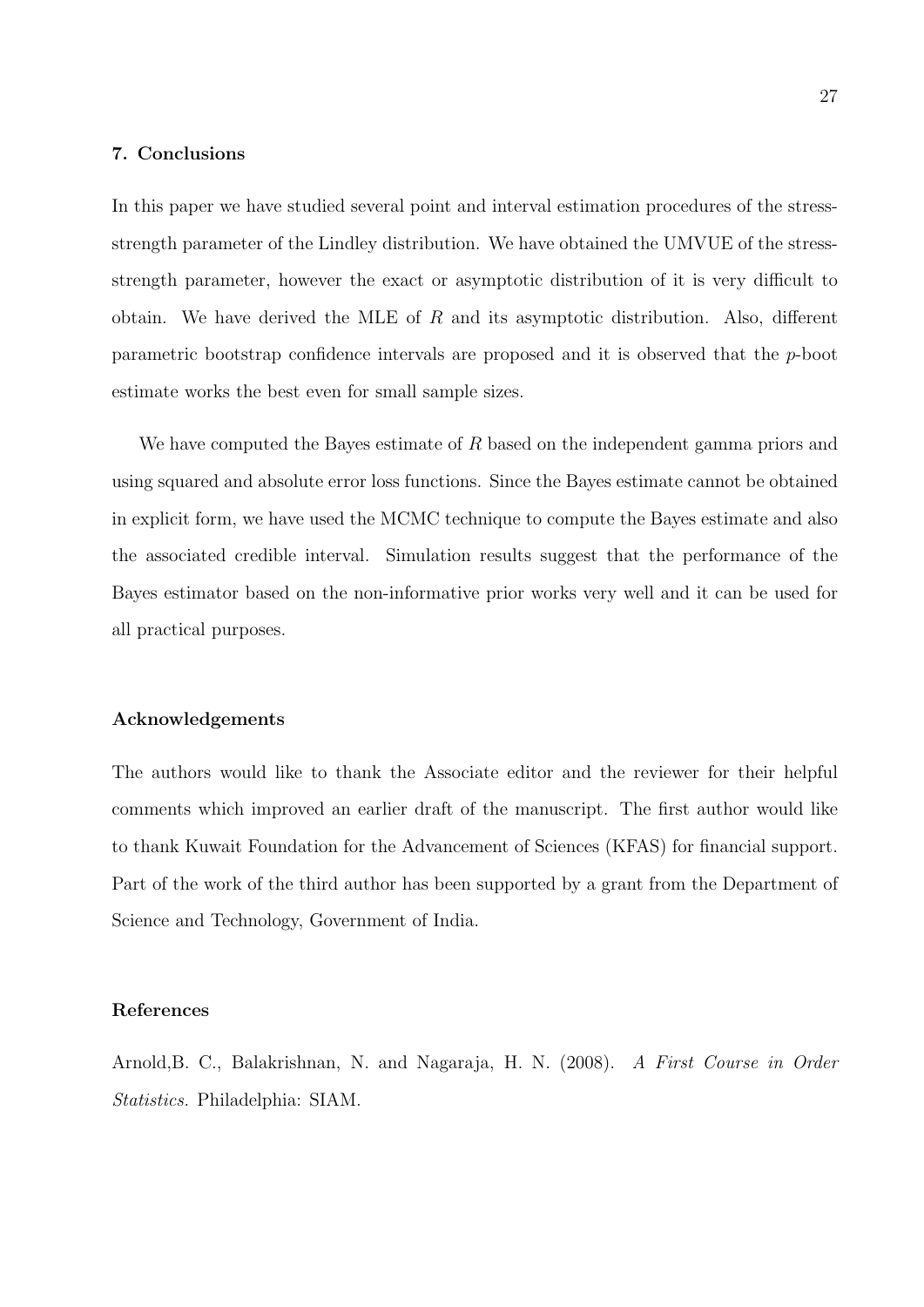Awad, A.M., Gharraf, M.K. (1986). Estimation of  $P(Y < X)$  in the Burr case: A comparative study. *Communications in Statistics-Simulation* 15:389–403.

Birnbaum, Z.W. (1956). On a use of the Mann-Whitney statistic. In: *Proceedings of Third Berkeley Symposium on Mathematical Statistics and Probability*, vol. 1, pp. 13–17, University of California Press, Berkeley, CA.

Birnbaum, Z.W., McCarty, R.C. (1958). A distribution-free upper confidence bound for *P{Y < X},* based on independent samples of *X* and *Y* . *Annals of Mathematical Statistics* 29:558–562.

Church, J.D., Harris, B. (1970). The estimation of reliability from stress-strength relationships. *Technometrics* 12:49–54.

Efron, B., Tibshirani, R.J. (1998). *An Introduction to Bootstrap*. New York: Chapman & Hall.

Ghitany, M.E., Atieh, B., Nadarajah, S. (2008). Lindley distribution and its application, *Mathematics and Computers in Simulation* 78:493–506.

Kotz, S., Lumelskii, Y., Pensky, M. (2003). *The Stress-Strength Model and its Generalizations: Theory and Applications*. Singapore: World Scientific Press.

Krishnamoorthy, K., Mukherjee, S., Guo, H. (2007). Inference on reliability in two-parameter exponential stress-strength model. *Metrika* 65:261–273.

Kundu, D., Raqab, M.Z. (2009). Estimation of  $R = P(Y < X)$  for three-parameter Weibull distribution. *Statistics and Probability Letters* 79:1839–1846.

Kundu, D., Gupta, R.D. (2006). Estimation of  $R = P[Y < X]$  for Weibull distributions. *IEEE Transactions on Reliability* 55:270–280.